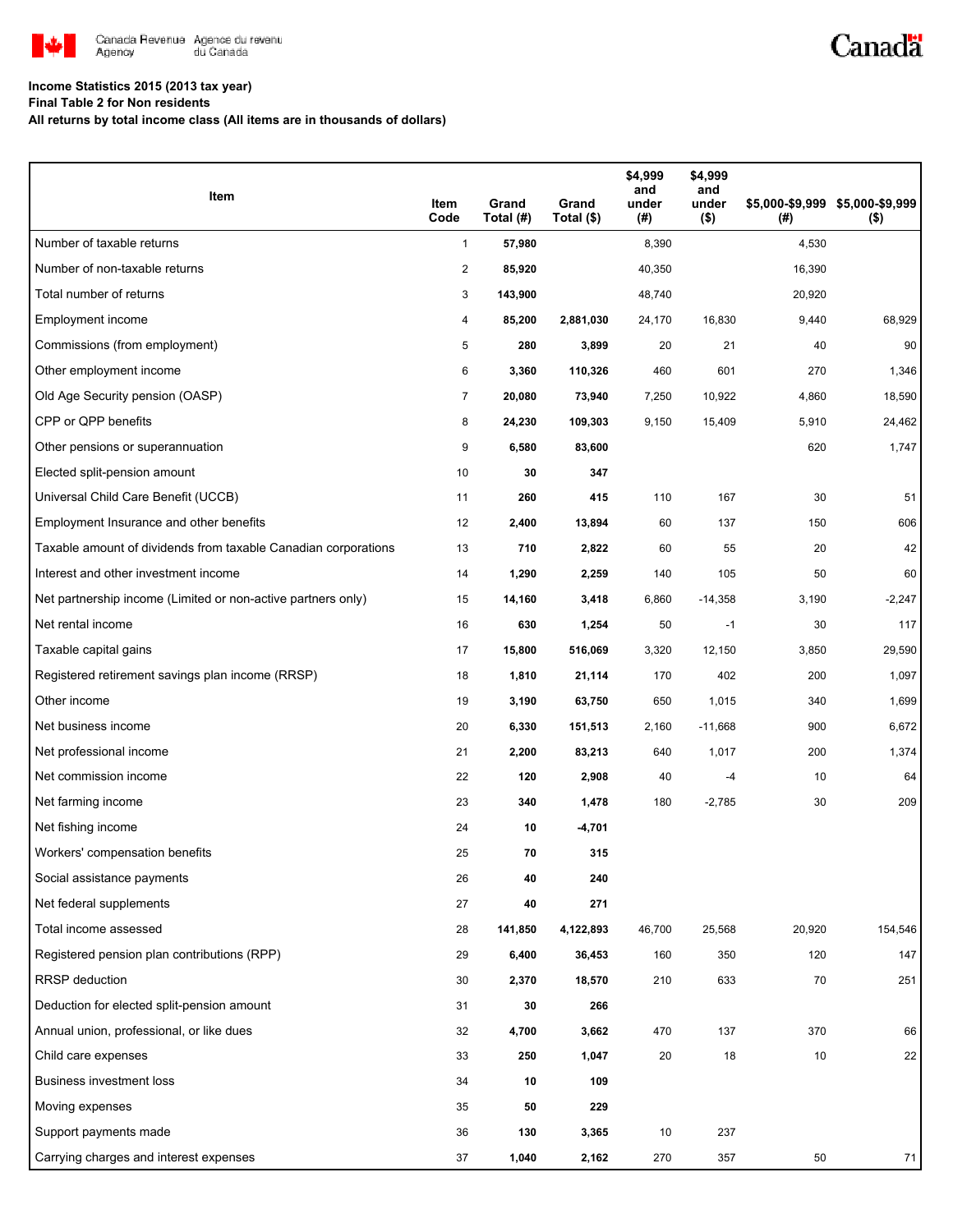

#### **Income Statistics 2015 (2013 tax year)**

**Final Table 2 for Non residents**

**All returns by total income class (All items are in thousands of dollars)**

| Item                                                                                           | Item<br>Code | Grand<br>Total (#) | Grand<br>Total (\$) | \$4,999<br>and<br>under<br>$(\#)$ | \$4,999<br>and<br>under<br>$($ \$) | (#)    | \$5,000-\$9,999 \$5,000-\$9,999<br>$($ \$) |
|------------------------------------------------------------------------------------------------|--------------|--------------------|---------------------|-----------------------------------|------------------------------------|--------|--------------------------------------------|
| Deductions for CPP/QPP contributions on self-employment and<br>other earnings                  | 38           | 120                | 96                  |                                   |                                    | 10     | 2                                          |
| Deductions for provincial parental insurance plan (PPIP) premiums<br>on self-employment income | 39           |                    |                     |                                   |                                    |        |                                            |
| Exploration and development expenses                                                           | 40           | 9,700              | 33,630              | 2,570                             | 5,351                              | 3,140  | 4,795                                      |
| Other employment expenses                                                                      | 41           | 620                | 2,370               | 40                                | 97                                 | 50     | 68                                         |
| Clergy residence deduction                                                                     | 42           | 40                 | 359                 |                                   |                                    |        |                                            |
| Other deductions                                                                               | 43           | 2,500              | 211,139             | 380                               | 760                                | 230    | 1,335                                      |
| Total deductions before adjustments                                                            | 44           | 23,660             | 313,534             | 4,070                             | 8,017                              | 3,980  | 6,796                                      |
| Social benefits repayment                                                                      | 45           | 80                 | 115                 |                                   |                                    |        |                                            |
| Net income after adjustments                                                                   | 46           | 134,260            | 3,848,798           | 39,790                            | 56,189                             | 20,740 | 148,105                                    |
| Canadian Forces personnel and police deduction                                                 | 47           | 20                 | 520                 |                                   |                                    |        |                                            |
| Security options deductions                                                                    | 48           | 540                | 37,892              | 40                                | 29                                 | 40     | 88                                         |
| Other payments deductions                                                                      | 49           | 130                | 825                 |                                   |                                    |        |                                            |
| Non-capital losses of other years                                                              | 50           | 520                | 1,749               | 290                               | 435                                | 80     | 109                                        |
| Net capital losses of other years                                                              | 51           | 360                | 2,708               | 100                               | 96                                 | 30     | 109                                        |
| Capital gains deduction                                                                        | 52           |                    |                     |                                   |                                    |        |                                            |
| Northern residents deductions                                                                  | 53           | 80                 | 157                 |                                   |                                    |        |                                            |
| Additional deductions                                                                          | 54           | 36,910             | 474,613             | 11,490                            | 34,275                             | 10,420 | 74,223                                     |
| Farming/fishing losses of prior years                                                          | 55           | 20                 | 397                 |                                   |                                    |        |                                            |
| Total deductions from net income                                                               | 56           | 38,370             | 519,010             | 11,900                            | 34,878                             | 10,510 | 74,636                                     |
| Taxable income assessed                                                                        | 57           | 105,170            | 3,376,430           | 30,480                            | 28,511                             | 11,610 | 80,312                                     |
| Basic personal amount                                                                          | 58           | 76,260             | 841,637             | 15,340                            | 169,211                            | 13,640 | 150,574                                    |
| Age amount                                                                                     | 59           | 23,970             | 160,756             | 9,910                             | 67,501                             | 5,480  | 37,354                                     |
| Spouse or common-law partner amount                                                            | 60           | 31,050             | 328,705             | 1,980                             | 19,215                             | 4,160  | 43,431                                     |
| Amount for eligible dependant                                                                  | 61           | 4,350              | 47,983              | 350                               | 3,839                              | 980    | 10,782                                     |
| Amount for children 17 and under                                                               | 62           | 3,540              | 14,775              | 150                               | 546                                | 260    | 1,057                                      |
| Amount for infirm dependants age 18 or older                                                   | 63           | 30                 | 260                 |                                   |                                    |        |                                            |
| CPP or QPP contributions through employment                                                    | 64           | 50,720             | 44,938              | 1,890                             | 376                                | 7,970  | 1,710                                      |
| CPP or QPP contributions on self-employment and other earnings                                 | 65           | 120                | 96                  |                                   |                                    | 10     | 2                                          |
| Employment Insurance premiums                                                                  | 66           | 52,050             | 19,867              | 3,000                             | 220                                | 7,940  | 1,122                                      |
| PPIP premiums paid                                                                             | 67           | 70                 | 11                  | 10                                |                                    |        |                                            |
| PPIP premiums payable on employment income                                                     | 68           | 30                 | 8                   |                                   |                                    |        |                                            |
| PPIP premiums payable on self-employment income                                                | 69           |                    |                     |                                   |                                    |        |                                            |
| Volunteer firefighters' amount                                                                 | 70           |                    |                     |                                   |                                    |        |                                            |
| Canada employment amount                                                                       | 71           | 47,170             | 52,270              | 3,110                             | 3,326                              | 7,080  | 7,889                                      |
| Public transit amount                                                                          | 72           | 1,020              | 572                 | 130                               | 37                                 | 160    | 61                                         |
| Children's fitness amount                                                                      | 73           | 410                | 251                 |                                   |                                    |        |                                            |
| Children's arts amount                                                                         | 74           | 240                | 125                 | 20                                | 10                                 |        |                                            |

Canadä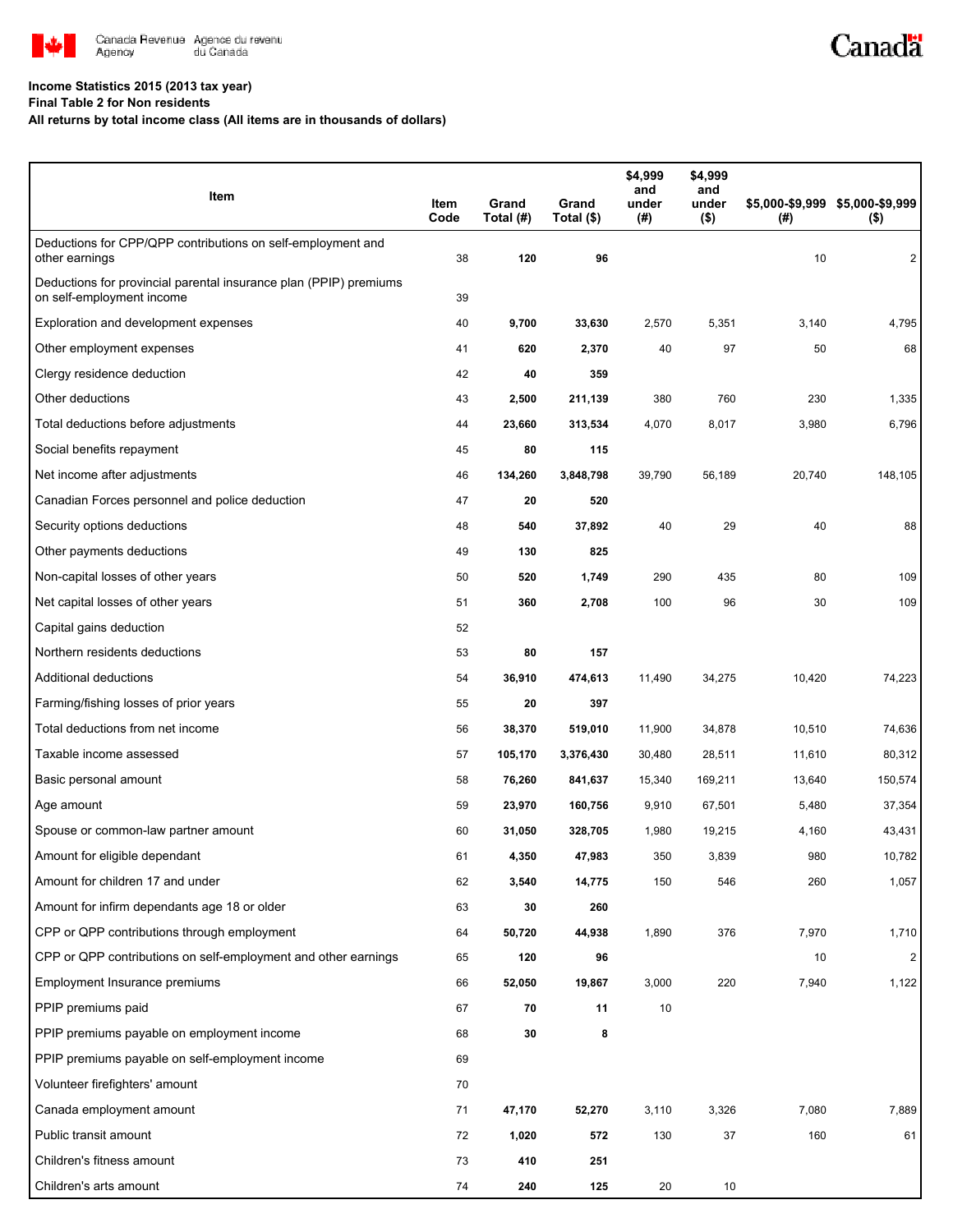

# Canadä

## **Income Statistics 2015 (2013 tax year)**

**Final Table 2 for Non residents**

**All returns by total income class (All items are in thousands of dollars)**

| Item                                                              |              |                    |                     | \$4,999<br>and | \$4,999<br>and   |        |                                            |
|-------------------------------------------------------------------|--------------|--------------------|---------------------|----------------|------------------|--------|--------------------------------------------|
|                                                                   | Item<br>Code | Grand<br>Total (#) | Grand<br>Total (\$) | under<br>(#)   | under<br>$($ \$) | (# )   | \$5,000-\$9,999 \$5,000-\$9,999<br>$($ \$) |
| Home buyers' amount                                               | 75           | 10                 | 53                  |                |                  |        |                                            |
| Pension income amount                                             | 76           | 6,720              | 12,413              | 240            | 330              | 630    | 964                                        |
| Caregiver amount                                                  | 77           | 60                 | 396                 |                |                  |        |                                            |
| Disability amount                                                 | 78           | 300                | 2,302               | 60             | 461              | 40     | 308                                        |
| Disability amount transferred from a dependant                    | 79           | 30                 | 266                 |                |                  |        |                                            |
| Interest paid on student loans                                    | 80           | 320                | 291                 | 100            | 93               | 20     | 17                                         |
| Tuition, education, and textbook amounts                          | 81           | 1,180              | 8,947               | 340            | 416              | 110    | 631                                        |
| Tuition, education, and textbook amounts transferred from a child | 82           | 170                | 843                 |                |                  |        |                                            |
| Amounts transferred from spouse or common-law partner             | 83           | 1,520              | 9,301               | 370            | 2,312            | 330    | 2,118                                      |
| Medical expenses                                                  | 84           | 1,370              | 5,342               | 150            | 268              | 130    | 311                                        |
| Total tax credits on personal amounts                             | 85           | 86,340             | 232,869             | 16,680         | 40,240           | 14,970 | 38,763                                     |
| Allowable charitable donations and government gifts               | 86           | 3,470              | 15,131              | 170            | 60               | 200    | 115                                        |
| Eligible cultural and ecological gifts                            | 87           | 20                 | 489                 |                |                  |        |                                            |
| Total tax credit on donations and gifts                           | 88           | 3,300              | 4,489               | 170            | 16               | 190    | 31                                         |
| Total federal non-refundable tax credits                          | 89           | 87,380             | 237,358             | 16,790         | 40,256           | 15,090 | 38,794                                     |
| Federal dividend tax credit                                       | 90           | 800                | 373                 | 100            | $\mathbf{2}$     | 10     | $\mathbf{1}$                               |
| Overseas employment tax credit                                    | 91           |                    |                     |                |                  |        |                                            |
| Minimum tax carryover                                             | 92           | 20                 | 64                  |                |                  |        |                                            |
| Basic federal tax                                                 | 93           | 52,810             | 590,439             | 8,430          | 10,506           | 4,490  | 6,019                                      |
| Federal Foreign Tax Credit                                        | 94           | 790                | 3,050               |                |                  | 30     | 37                                         |
| Federal Political contribution tax credit                         | 95           | 20                 | 6                   |                |                  |        |                                            |
| <b>Investment Tax Credit</b>                                      | 96           |                    |                     |                |                  |        |                                            |
| Labour-sponsored funds tax credit                                 | 97           |                    |                     |                |                  |        |                                            |
| Alternative minimum tax payable                                   | 98           | 10                 | 60                  |                |                  |        |                                            |
| Net federal tax                                                   | 99           | 52,630             | 641,569             | 8,380          | 2,845            | 4,480  | 4,852                                      |
| CPP contributions on self-employment                              | 100          | 120                | 192                 |                |                  | 10     | $\overline{4}$                             |
| Social Benefits repayment                                         | 101          | 80                 | 115                 |                |                  |        |                                            |
| <b>Net Provincial Tax</b>                                         | 102          | 29,040             | 201,558             | 1,690          | 260              | 1,200  | 531                                        |
| Total tax payable                                                 | 103          | 57,980             | 843,435             | 8,390          | 3,105            | 4,530  | 5,387                                      |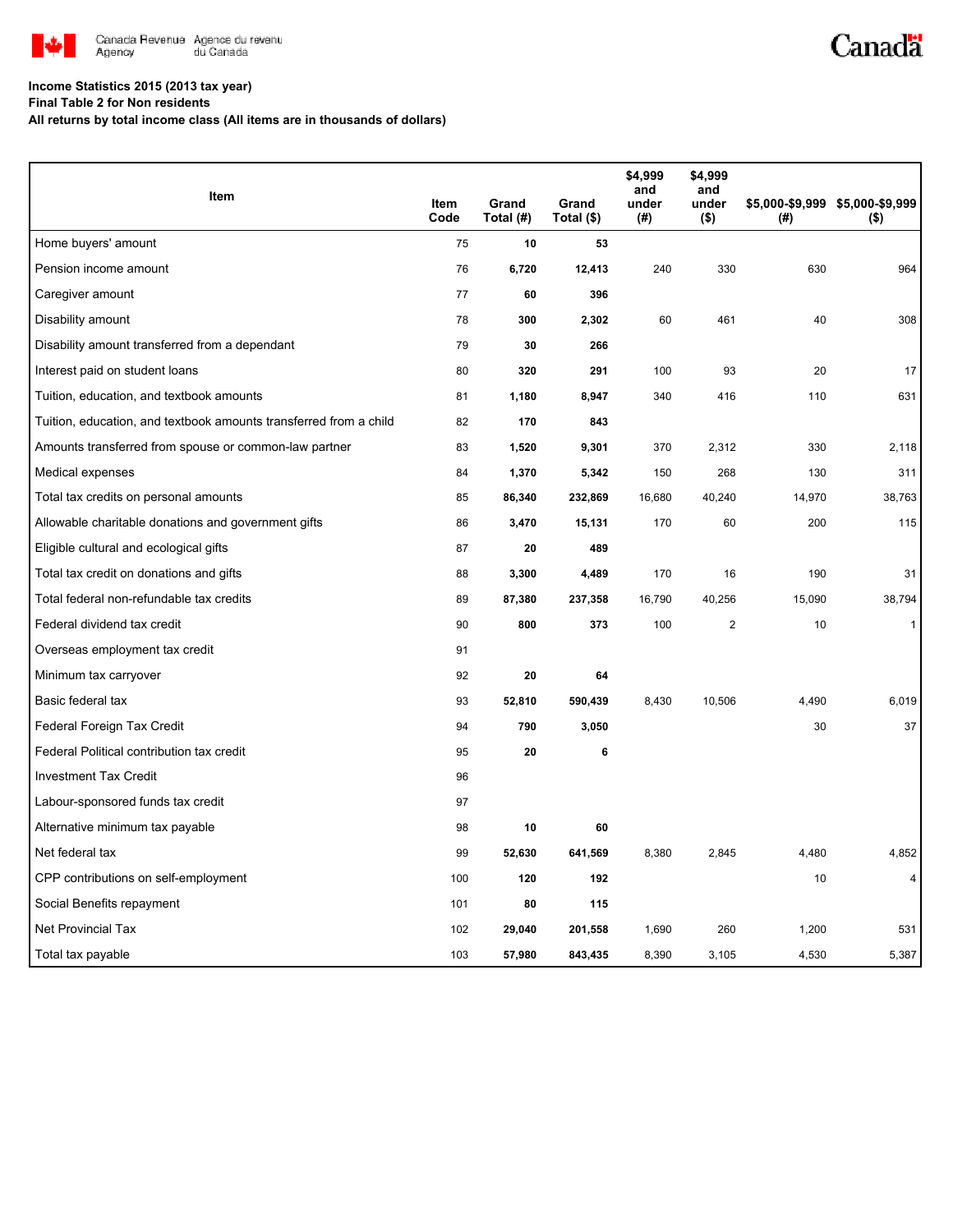| Item                                                                          | Item<br>Code   | (# )   | \$10,000-\$14,999 \$10,000-\$14,999 \$15,000-\$19,999 \$15,000-\$19,999 \$20,000-\$24,999 \$20,000-\$24,999<br>$($ \$) | (#)    | $($ \$)        | (#)    | $($ \$) |
|-------------------------------------------------------------------------------|----------------|--------|------------------------------------------------------------------------------------------------------------------------|--------|----------------|--------|---------|
| Number of taxable returns                                                     | $\mathbf{1}$   | 4,850  |                                                                                                                        | 5,830  |                | 7,550  |         |
| Number of non-taxable returns                                                 | $\overline{2}$ | 13,180 |                                                                                                                        | 9,540  |                | 3,540  |         |
| Total number of returns                                                       | 3              | 18,030 |                                                                                                                        | 15,380 |                | 11,090 |         |
| Employment income                                                             | 4              | 11,300 | 136,560                                                                                                                | 11,240 | 189,233        | 8,520  | 180,593 |
| Commissions (from employment)                                                 | 5              | 80     | 535                                                                                                                    | 20     | 110            | 20     | 126     |
| Other employment income                                                       | 6              | 280    | 1,974                                                                                                                  | 250    | 2,792          | 230    | 2,720   |
| Old Age Security pension (OASP)                                               | $\overline{7}$ | 3,230  | 16,845                                                                                                                 | 1,740  | 9,917          | 940    | 5,454   |
| CPP or QPP benefits                                                           | 8              | 3,640  | 23,627                                                                                                                 | 1,920  | 15,709         | 1,100  | 8,977   |
| Other pensions or superannuation                                              | 9              | 1,060  | 4,529                                                                                                                  | 1,180  | 6,849          | 1,010  | 9,492   |
| Elected split-pension amount                                                  | 10             |        |                                                                                                                        |        |                |        |         |
| Universal Child Care Benefit (UCCB)                                           | 11             | 20     | 29                                                                                                                     | 10     | 25             |        |         |
| Employment Insurance and other<br>benefits                                    | 12             | 300    | 1,256                                                                                                                  | 550    | 2,820          | 650    | 3,979   |
| Taxable amount of dividends from<br>taxable Canadian corporations             | 13             | 30     | 55                                                                                                                     | 20     | 63             | 20     | 65      |
| Interest and other investment income                                          | 14             | 40     | 56                                                                                                                     | 40     | 90             | 30     | 49      |
| Net partnership income (Limited or<br>non-active partners only)               | 15             | 1,500  | $-1,740$                                                                                                               | 770    | $-1,268$       | 490    | $-827$  |
| Net rental income                                                             | 16             | 30     | 140                                                                                                                    | 10     | 45             | 10     | 60      |
| Taxable capital gains                                                         | 17             | 2,040  | 26,503                                                                                                                 | 1,220  | 22,061         | 850    | 19,735  |
| Registered retirement savings plan<br>income (RRSP)                           | 18             | 290    | 2,362                                                                                                                  | 200    | 1,802          | 180    | 1,996   |
| Other income                                                                  | 19             | 270    | 1,861                                                                                                                  | 230    | 2,012          | 200    | 2,021   |
| Net business income                                                           | 20             | 570    | 6,672                                                                                                                  | 700    | 11,558         | 370    | 7,667   |
| Net professional income                                                       | 21             | 200    | 2,465                                                                                                                  | 230    | 3,861          | 200    | 4,226   |
| Net commission income                                                         | 22             | 20     | 183                                                                                                                    | 10     | 175            |        |         |
| Net farming income                                                            | 23             | 30     | 274                                                                                                                    | 20     | 254            | 20     | 434     |
| Net fishing income                                                            | 24             |        |                                                                                                                        |        |                |        |         |
| Workers' compensation benefits                                                | 25             |        |                                                                                                                        | 20     | 69             | 20     | 22      |
| Social assistance payments                                                    | 26             | 20     | 146                                                                                                                    | 10     | 46             |        |         |
| Net federal supplements                                                       | 27             |        |                                                                                                                        | 20     | 158            |        |         |
| Total income assessed                                                         | 28             | 18,030 | 224,423                                                                                                                | 15,380 | 268,422        | 11,090 | 246,928 |
| Registered pension plan contributions<br>(RPP)                                | 29             | 260    | 312                                                                                                                    | 250    | 306            | 230    | 354     |
| RRSP deduction                                                                | 30             | 60     | 193                                                                                                                    | 70     | 190            | 70     | 313     |
| Deduction for elected split-pension<br>amount                                 | 31             |        |                                                                                                                        |        |                |        |         |
| Annual union, professional, or like<br>dues                                   | 32             | 390    | 100                                                                                                                    | 300    | 94             | 300    | 110     |
| Child care expenses                                                           | 33             | 20     | 75                                                                                                                     | 20     | 68             | 20     | 57      |
| <b>Business investment loss</b>                                               | 34             |        |                                                                                                                        |        |                |        |         |
| Moving expenses                                                               | 35             |        |                                                                                                                        |        |                |        |         |
| Support payments made                                                         | 36             |        |                                                                                                                        |        |                |        |         |
| Carrying charges and interest<br>expenses                                     | 37             | 60     | 182                                                                                                                    | 40     | 30             | 30     | 72      |
| Deductions for CPP/QPP contributions<br>on self-employment and other earnings | 38             | 20     | 5                                                                                                                      | 20     | $\overline{7}$ | 20     | 9       |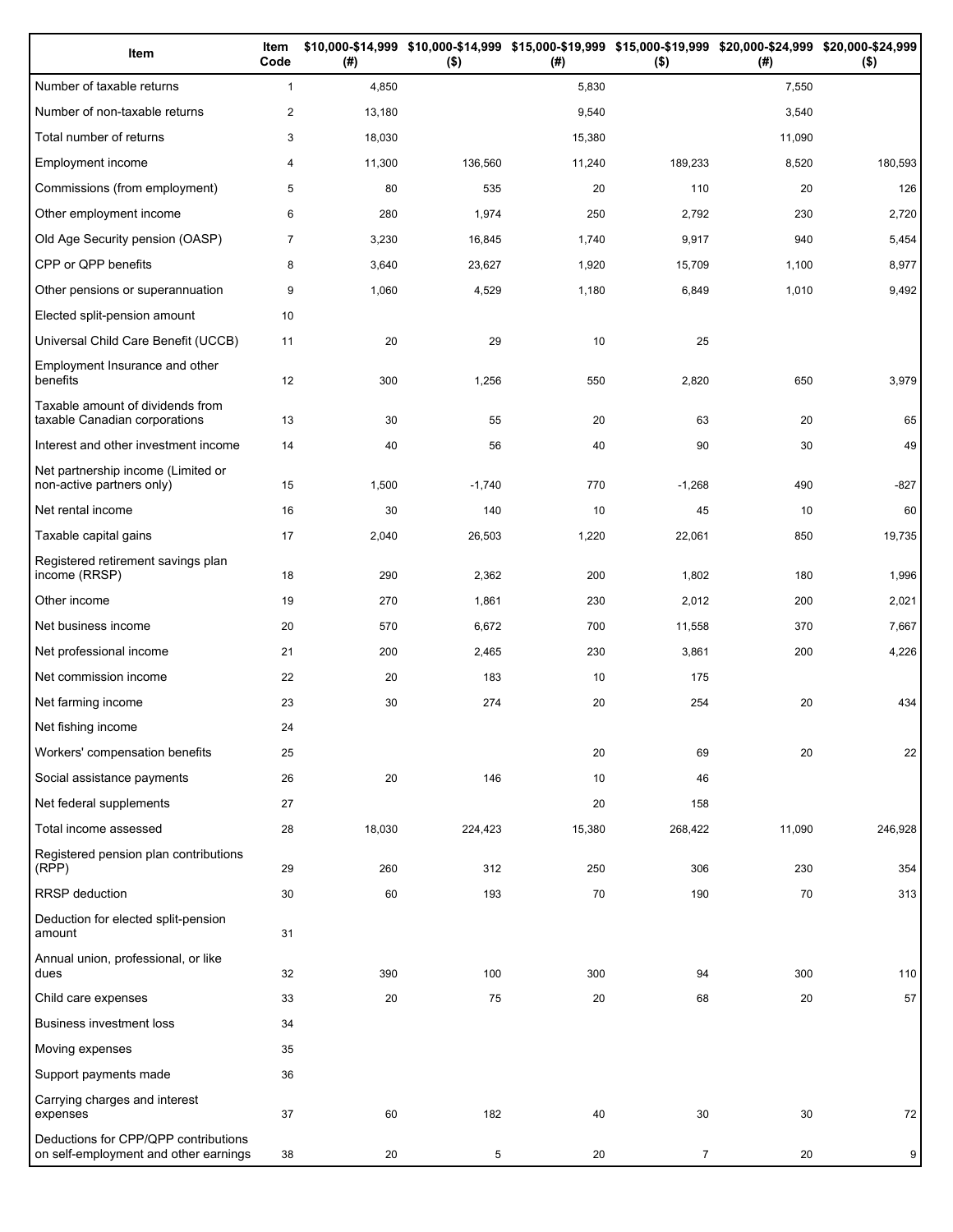| Item                                                                                              | Item<br>Code | (#)    | $($ \$) | \$10,000-\$14,999 \$10,000-\$14,999 \$15,000-\$19,999 \$15,000-\$19,999 \$20,000-\$24,999 \$20,000-\$24,999<br>(# ) | $($ \$)        | (# )   | $($ \$) |
|---------------------------------------------------------------------------------------------------|--------------|--------|---------|---------------------------------------------------------------------------------------------------------------------|----------------|--------|---------|
| Deductions for provincial parental<br>insurance plan (PPIP) premiums on<br>self-employment income | 39           |        |         |                                                                                                                     |                |        |         |
| Exploration and development expenses                                                              | 40           | 1,480  | 3,911   | 760                                                                                                                 | 2,873          | 480    | 2,482   |
| Other employment expenses                                                                         | 41           | 60     | 91      | 50                                                                                                                  | 89             | 50     | 115     |
| Clergy residence deduction                                                                        | 42           |        |         |                                                                                                                     |                |        |         |
| Other deductions                                                                                  | 43           | 200    | 1,431   | 170                                                                                                                 | 1,151          | 180    | 1,043   |
| Total deductions before adjustments                                                               | 44           | 2,460  | 6,353   | 1,590                                                                                                               | 4,869          | 1,280  | 4,614   |
| Social benefits repayment                                                                         | 45           |        |         |                                                                                                                     |                |        |         |
| Net income after adjustments                                                                      | 46           | 17,920 | 218,146 | 15,320                                                                                                              | 263,569        | 11,060 | 242,338 |
| Canadian Forces personnel and police<br>deduction                                                 | 47           |        |         |                                                                                                                     |                |        |         |
| Security options deductions                                                                       | 48           | 50     | 179     | 30                                                                                                                  | 170            | 20     | 149     |
| Other payments deductions                                                                         | 49           | 30     | 223     | 40                                                                                                                  | 273            | 20     | 25      |
| Non-capital losses of other years                                                                 | 50           | 50     | 200     | 20                                                                                                                  | 161            | 20     | 118     |
| Net capital losses of other years                                                                 | 51           | 20     | 73      | 20                                                                                                                  | 114            | 20     | 64      |
| Capital gains deduction                                                                           | 52           |        |         |                                                                                                                     |                |        |         |
| Northern residents deductions                                                                     | 53           |        |         | 10                                                                                                                  | 20             |        |         |
| Additional deductions                                                                             | 54           | 7,460  | 89,337  | 2,880                                                                                                               | 42,641         | 1,290  | 23,117  |
| Farming/fishing losses of prior years                                                             | 55           |        |         |                                                                                                                     |                |        |         |
| Total deductions from net income                                                                  | 56           | 7,570  | 90,015  | 2,990                                                                                                               | 43,384         | 1,360  | 23,482  |
| Taxable income assessed                                                                           | 57           | 11,670 | 133,580 | 13,550                                                                                                              | 223,965        | 10,400 | 222,240 |
| Basic personal amount                                                                             | 58           | 13,380 | 147,712 | 11,870                                                                                                              | 130,994        | 8,490  | 93,675  |
| Age amount                                                                                        | 59           | 3,450  | 23,498  | 1,860                                                                                                               | 12,636         | 1,040  | 7,059   |
| Spouse or common-law partner<br>amount                                                            | 60           | 6,540  | 69,895  | 7,510                                                                                                               | 81,497         | 5,820  | 63,293  |
| Amount for eligible dependant                                                                     | 61           | 1,060  | 11,667  | 1,070                                                                                                               | 11,813         | 680    | 7,505   |
| Amount for children 17 and under                                                                  | 62           | 410    | 1,725   | 550                                                                                                                 | 2,372          | 420    | 1,866   |
| Amount for infirm dependants age 18<br>or older                                                   | 63           |        |         |                                                                                                                     |                |        |         |
| CPP or QPP contributions through<br>employment                                                    | 64           | 9,910  | 4,489   | 10,170                                                                                                              | 6,990          | 7,670  | 6,930   |
| CPP or QPP contributions on<br>self-employment and other earnings                                 | 65           | 20     | 5       | 20                                                                                                                  | $\overline{7}$ | 20     | 9       |
| Employment Insurance premiums                                                                     | 66           | 9,880  | 2,292   | 10,140                                                                                                              | 3,263          | 7,650  | 3,095   |
| PPIP premiums paid                                                                                | 67           |        |         |                                                                                                                     |                |        |         |
| PPIP premiums payable on<br>employment income                                                     | 68           |        |         |                                                                                                                     |                |        |         |
| PPIP premiums payable on<br>self-employment income                                                | 69           |        |         |                                                                                                                     |                |        |         |
| Volunteer firefighters' amount                                                                    | 70           |        |         |                                                                                                                     |                |        |         |
| Canada employment amount                                                                          | 71           | 9,390  | 10,455  | 9,780                                                                                                               | 10,893         | 7,290  | 8,097   |
| Public transit amount                                                                             | 72           | 160    | 78      | 120                                                                                                                 | 69             | 80     | 44      |
| Children's fitness amount                                                                         | 73           |        |         |                                                                                                                     |                |        |         |
| Children's arts amount                                                                            | 74           |        |         |                                                                                                                     |                |        |         |
| Home buyers' amount                                                                               | 75           |        |         |                                                                                                                     |                |        |         |
| Pension income amount                                                                             | 76           | 1,090  | 1,845   | 1,190                                                                                                               | 2,194          | 1,030  | 2,048   |
| Caregiver amount                                                                                  | 77           |        |         |                                                                                                                     |                |        |         |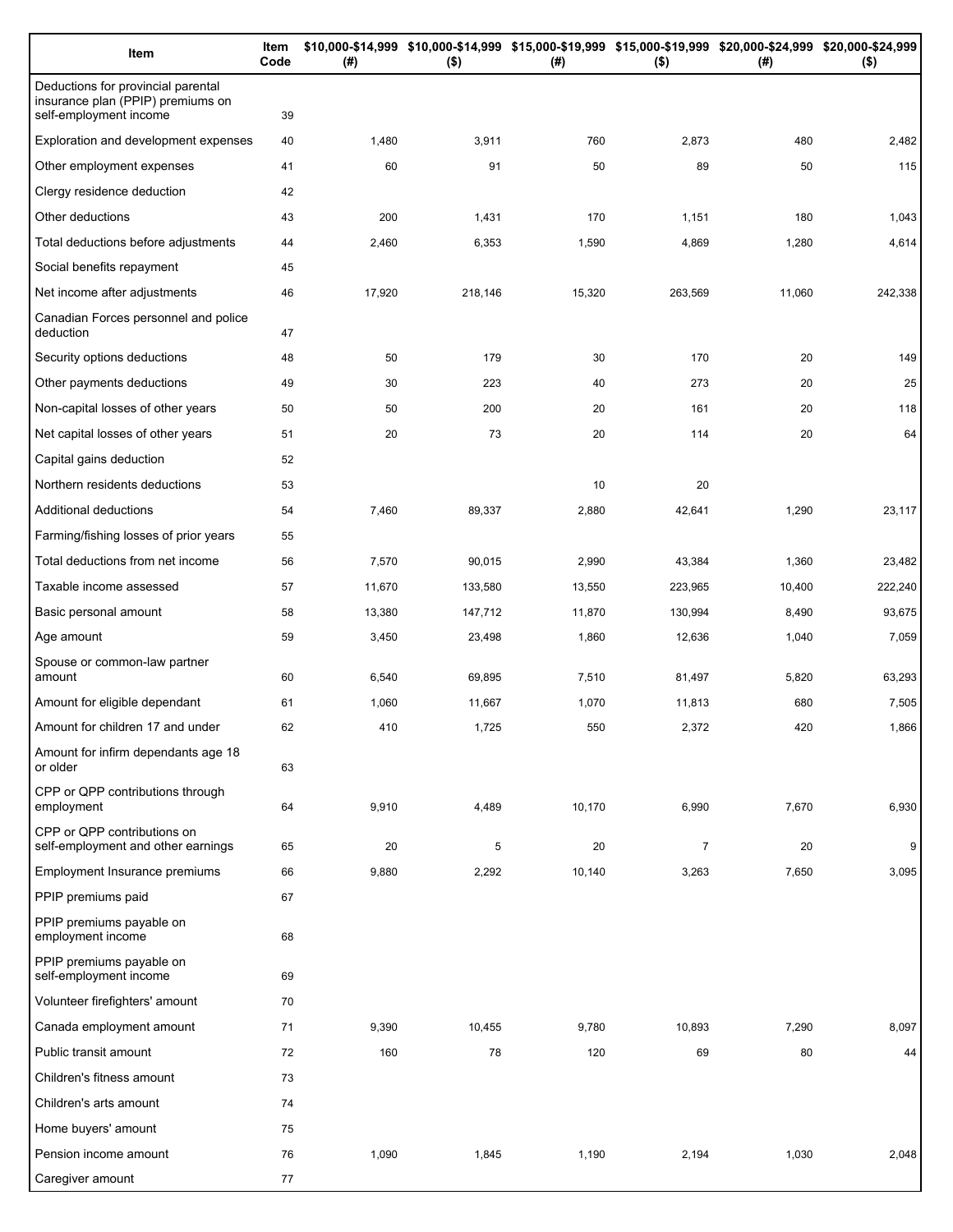| Item                                                                 | Item<br>Code | (#)    | $($ \$) | \$10,000-\$14,999 \$10,000-\$14,999 \$15,000-\$19,999 \$15,000-\$19,999 \$20,000-\$24,999 \$20,000-\$24,999<br>(#) | $($ \$) | (# )  | $($ \$) |
|----------------------------------------------------------------------|--------------|--------|---------|--------------------------------------------------------------------------------------------------------------------|---------|-------|---------|
| Disability amount                                                    | 78           | 60     | 423     | 30                                                                                                                 | 254     | 30    | 247     |
| Disability amount transferred from a<br>dependant                    | 79           |        |         |                                                                                                                    |         |       |         |
| Interest paid on student loans                                       | 80           | 20     | 18      | 20                                                                                                                 | 9       | 20    | 15      |
| Tuition, education, and textbook<br>amounts                          | 81           | 120    | 764     | 110                                                                                                                | 753     | 90    | 856     |
| Tuition, education, and textbook<br>amounts transferred from a child | 82           |        |         |                                                                                                                    |         |       |         |
| Amounts transferred from spouse or<br>common-law partner             | 83           | 250    | 1,481   | 170                                                                                                                | 1,010   | 100   | 663     |
| Medical expenses                                                     | 84           | 130    | 308     | 120                                                                                                                | 462     | 120   | 368     |
| Total tax credits on personal amounts                                | 85           | 14,290 | 41,518  | 12,540                                                                                                             | 39,796  | 9,120 | 29,378  |
| Allowable charitable donations and<br>government gifts               | 86           | 200    | 109     | 280                                                                                                                | 134     | 260   | 261     |
| Eligible cultural and ecological gifts                               | 87           |        |         |                                                                                                                    |         |       |         |
| Total tax credit on donations and gifts                              | 88           | 140    | 30      | 170                                                                                                                | 44      | 270   | 84      |
| Total federal non-refundable tax credits                             | 89           | 14,370 | 41,548  | 12,620                                                                                                             | 39,841  | 9,280 | 29,462  |
| Federal dividend tax credit                                          | 90           |        |         | 20                                                                                                                 | 6       | 20    | 4       |
| Overseas employment tax credit                                       | 91           |        |         |                                                                                                                    |         |       |         |
| Minimum tax carryover                                                | 92           |        |         |                                                                                                                    |         |       |         |
| Basic federal tax                                                    | 93           | 4,440  | 6,445   | 4,670                                                                                                              | 8,129   | 4,040 | 8,499   |
| Federal Foreign Tax Credit                                           | 94           |        |         | 40                                                                                                                 | 53      | 30    | 34      |
| Federal Political contribution tax credit                            | 95           |        |         |                                                                                                                    |         |       |         |
| <b>Investment Tax Credit</b>                                         | 96           |        |         |                                                                                                                    |         |       |         |
| Labour-sponsored funds tax credit                                    | 97           |        |         |                                                                                                                    |         |       |         |
| Alternative minimum tax payable                                      | 98           |        |         |                                                                                                                    |         |       |         |
| Net federal tax                                                      | 99           | 4,420  | 6,457   | 4,650                                                                                                              | 8,999   | 4,030 | 9,426   |
| CPP contributions on self-employment                                 | 100          | 20     | 9       | 20                                                                                                                 | 14      | 20    | 19      |
| Social Benefits repayment                                            | 101          |        |         |                                                                                                                    |         |       |         |
| <b>Net Provincial Tax</b>                                            | 102          | 2,070  | 1,185   | 3,020                                                                                                              | 1,636   | 5,490 | 2,594   |
| Total tax payable                                                    | 103          | 4,850  | 7,652   | 5,830                                                                                                              | 10,650  | 7,550 | 12,039  |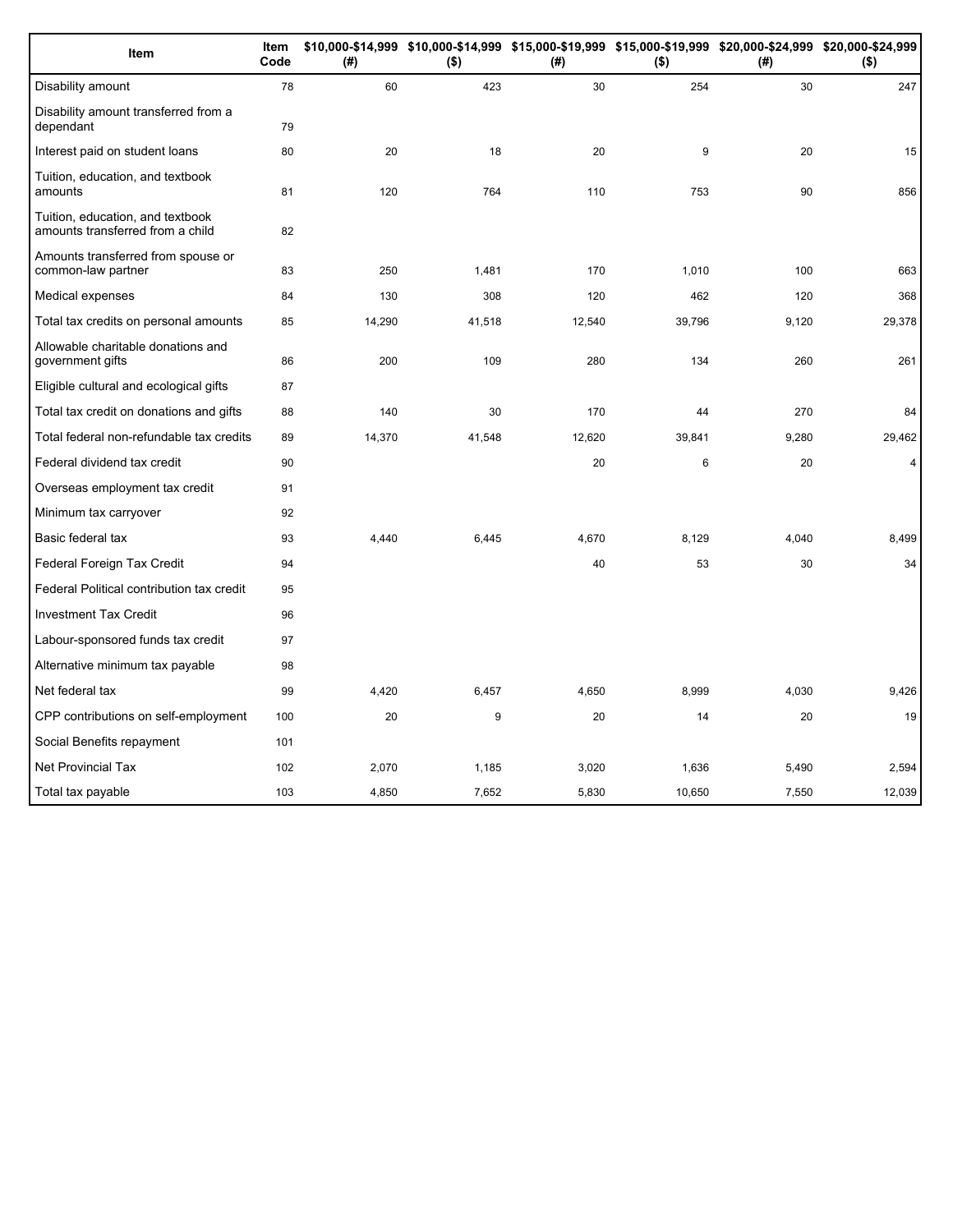| Item                                                                          | Item<br>Code   | (# )  | \$25,000-\$29,999 \$25,000-\$29,999 \$30,000-\$34,999 \$30,000-\$34,999 \$35,000-\$39,999 \$35,000-\$39,999<br>$($ \$) | (#)   | $($ \$) | (# )  | $($ \$) |
|-------------------------------------------------------------------------------|----------------|-------|------------------------------------------------------------------------------------------------------------------------|-------|---------|-------|---------|
| Number of taxable returns                                                     | $\mathbf{1}$   | 4,770 |                                                                                                                        | 2,910 |         | 2,080 |         |
| Number of non-taxable returns                                                 | $\overline{2}$ | 650   |                                                                                                                        | 380   |         | 260   |         |
| Total number of returns                                                       | 3              | 5,430 |                                                                                                                        | 3,290 |         | 2,340 |         |
| Employment income                                                             | 4              | 3,610 | 91,721                                                                                                                 | 1,940 | 57,334  | 1,310 | 43,850  |
| Commissions (from employment)                                                 | 5              | 10    | 47                                                                                                                     | 10    | 82      | 10    | 96      |
| Other employment income                                                       | 6              | 210   | 3,203                                                                                                                  | 170   | 2,838   | 140   | 2,757   |
| Old Age Security pension (OASP)                                               | $\overline{7}$ | 640   | 3,732                                                                                                                  | 430   | 2,502   | 330   | 1,914   |
| CPP or QPP benefits                                                           | 8              | 740   | 6,111                                                                                                                  | 500   | 4,171   | 400   | 3,440   |
| Other pensions or superannuation                                              | 9              | 700   | 9,679                                                                                                                  | 500   | 9,172   | 400   | 9,164   |
| Elected split-pension amount                                                  | 10             |       |                                                                                                                        |       |         |       |         |
| Universal Child Care Benefit (UCCB)                                           | 11             |       |                                                                                                                        |       |         | 10    | 18      |
| Employment Insurance and other<br>benefits                                    | 12             | 370   | 2,510                                                                                                                  | 120   | 967     | 40    | 353     |
| Taxable amount of dividends from<br>taxable Canadian corporations             | 13             | 20    | 52                                                                                                                     | 20    | 42      | 20    | 110     |
| Interest and other investment income                                          | 14             | 30    | 53                                                                                                                     | 30    | 46      | 30    | 31      |
| Net partnership income (Limited or<br>non-active partners only)               | 15             | 340   | $-702$                                                                                                                 | 180   | $-700$  | 130   | $-357$  |
| Net rental income                                                             | 16             | 20    | 52                                                                                                                     |       |         | 10    | 45      |
| Taxable capital gains                                                         | 17             | 660   | 18,313                                                                                                                 | 520   | 16,685  | 400   | 14,200  |
| Registered retirement savings plan<br>income (RRSP)                           | 18             | 130   | 1,880                                                                                                                  | 100   | 1,363   | 80    | 1,561   |
| Other income                                                                  | 19             | 140   | 1,740                                                                                                                  | 130   | 2,098   | 100   | 1,818   |
| Net business income                                                           | 20             | 270   | 6,771                                                                                                                  | 230   | 6,806   | 150   | 4,986   |
| Net professional income                                                       | 21             | 100   | 2,355                                                                                                                  | 80    | 2,380   | 90    | 3,189   |
| Net commission income                                                         | 22             |       |                                                                                                                        |       |         |       |         |
| Net farming income                                                            | 23             | 10    | 192                                                                                                                    |       |         |       |         |
| Net fishing income                                                            | 24             |       |                                                                                                                        |       |         |       |         |
| Workers' compensation benefits                                                | 25             | 10    | 15                                                                                                                     |       |         |       |         |
| Social assistance payments                                                    | 26             |       |                                                                                                                        |       |         |       |         |
| Net federal supplements                                                       | 27             |       |                                                                                                                        |       |         |       |         |
| Total income assessed                                                         | 28             | 5,430 | 147,932                                                                                                                | 3,290 | 106,014 | 2,340 | 87,437  |
| Registered pension plan contributions<br>(RPP)                                | 29             | 230   | 455                                                                                                                    | 200   | 429     | 200   | 483     |
| RRSP deduction                                                                | 30             | 70    | 287                                                                                                                    | 60    | 219     | 60    | 244     |
| Deduction for elected split-pension<br>amount                                 | 31             |       |                                                                                                                        |       |         |       |         |
| Annual union, professional, or like<br>dues                                   | 32             | 200   | 100                                                                                                                    | 200   | 124     | 150   | 87      |
| Child care expenses                                                           | 33             | 20    | 63                                                                                                                     | 20    | 66      | 10    | 60      |
| <b>Business investment loss</b>                                               | 34             |       |                                                                                                                        |       |         |       |         |
| Moving expenses                                                               | 35             |       |                                                                                                                        |       |         |       |         |
| Support payments made                                                         | 36             |       |                                                                                                                        |       |         |       |         |
| Carrying charges and interest<br>expenses                                     | 37             | 40    | 47                                                                                                                     | 40    | 53      | 30    | 29      |
| Deductions for CPP/QPP contributions<br>on self-employment and other earnings | 38             |       |                                                                                                                        |       |         |       |         |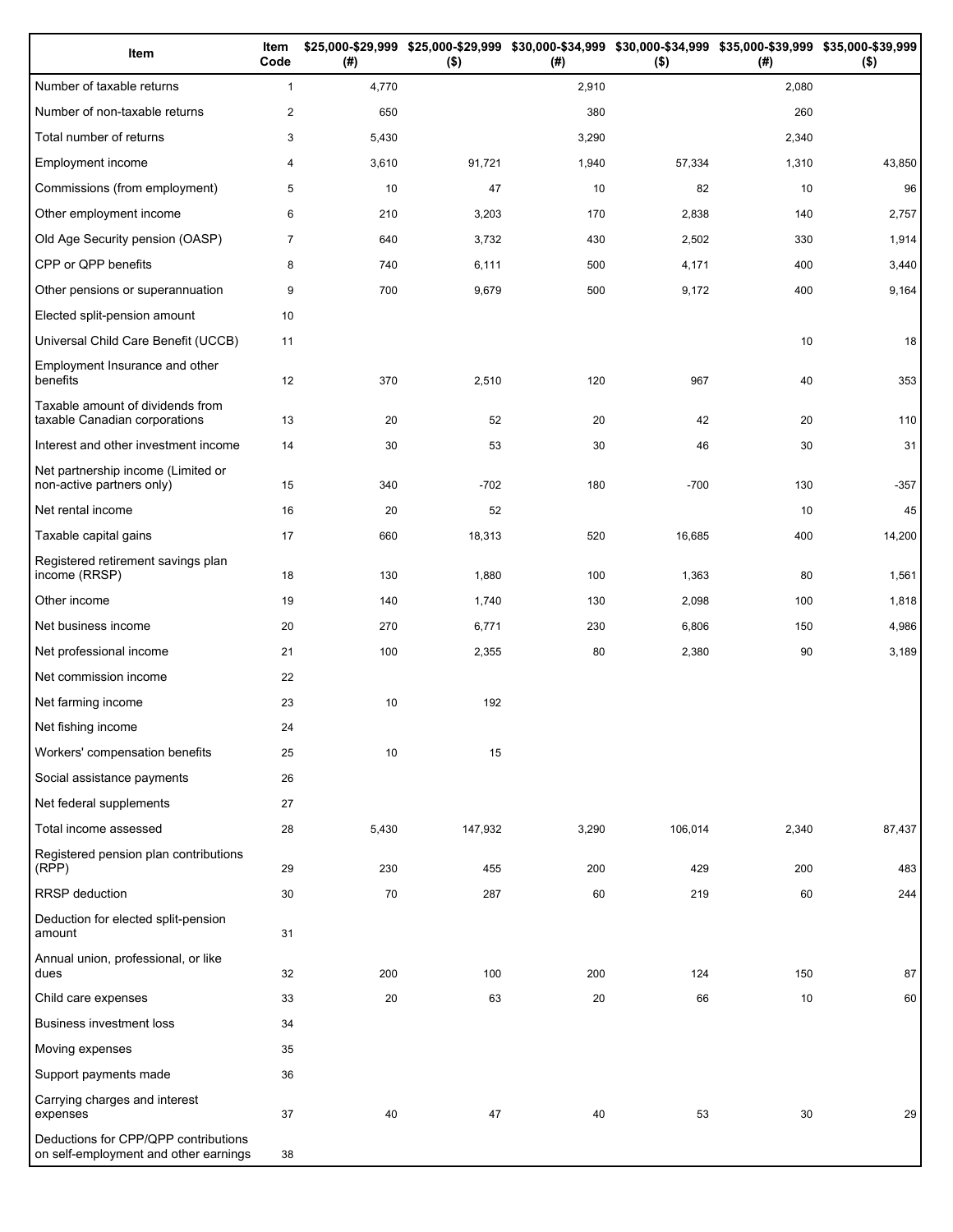| Item                                                                                              | Item<br>Code | (#)   | \$25,000-\$29,999 \$25,000-\$29,999 \$30,000-\$34,999 \$30,000-\$34,999 \$35,000-\$39,999 \$35,000-\$39,999<br>$($ \$) | (# )  | $($ \$) | (#)   | $($ \$) |
|---------------------------------------------------------------------------------------------------|--------------|-------|------------------------------------------------------------------------------------------------------------------------|-------|---------|-------|---------|
| Deductions for provincial parental<br>insurance plan (PPIP) premiums on<br>self-employment income | 39           |       |                                                                                                                        |       |         |       |         |
| Exploration and development expenses                                                              | 40           | 330   | 1,981                                                                                                                  | 180   | 1,304   | 130   | 1,103   |
| Other employment expenses                                                                         | 41           | 50    | 123                                                                                                                    | 40    | 96      | 30    | 183     |
| Clergy residence deduction                                                                        | 42           |       |                                                                                                                        |       |         |       |         |
| Other deductions                                                                                  | 43           | 100   | 588                                                                                                                    | 70    | 1,011   | 50    | 977     |
| Total deductions before adjustments                                                               | 44           | 960   | 3,731                                                                                                                  | 740   | 3,412   | 560   | 3,243   |
| Social benefits repayment                                                                         | 45           |       |                                                                                                                        |       |         |       |         |
| Net income after adjustments                                                                      | 46           | 5,410 | 144,204                                                                                                                | 3,260 | 102,618 | 2,320 | 84,203  |
| Canadian Forces personnel and police<br>deduction                                                 | 47           |       |                                                                                                                        |       |         |       |         |
| Security options deductions                                                                       | 48           | 10    | 83                                                                                                                     | 20    | 155     |       |         |
| Other payments deductions                                                                         | 49           | 20    | 48                                                                                                                     |       |         |       |         |
| Non-capital losses of other years                                                                 | 50           |       |                                                                                                                        | 10    | 10      |       |         |
| Net capital losses of other years                                                                 | 51           | 10    | 80                                                                                                                     | 10    | 104     | 20    | 129     |
| Capital gains deduction                                                                           | 52           |       |                                                                                                                        |       |         |       |         |
| Northern residents deductions                                                                     | 53           |       |                                                                                                                        |       |         |       |         |
| Additional deductions                                                                             | 54           | 790   | 16,434                                                                                                                 | 470   | 11,433  | 330   | 9,635   |
| Farming/fishing losses of prior years                                                             | 55           |       |                                                                                                                        |       |         |       |         |
| Total deductions from net income                                                                  | 56           | 840   | 16,711                                                                                                                 | 510   | 11,742  | 360   | 9,954   |
| Taxable income assessed                                                                           | 57           | 5,000 | 130,171                                                                                                                | 3,000 | 92,605  | 2,130 | 75,736  |
| Basic personal amount                                                                             | 58           | 3,490 | 38,469                                                                                                                 | 1,630 | 17,970  | 1,060 | 11,678  |
| Age amount                                                                                        | 59           | 690   | 4,584                                                                                                                  | 470   | 3,074   | 350   | 2,111   |
| Spouse or common-law partner<br>amount                                                            | 60           | 2,030 | 21,818                                                                                                                 | 680   | 7,109   | 320   | 3,209   |
| Amount for eligible dependant                                                                     | 61           | 110   | 1,236                                                                                                                  | 40    | 453     | 10    | 110     |
| Amount for children 17 and under                                                                  | 62           | 230   | 991                                                                                                                    | 120   | 517     | 90    | 344     |
| Amount for infirm dependants age 18<br>or older                                                   | 63           |       |                                                                                                                        |       |         |       |         |
| CPP or QPP contributions through<br>employment                                                    | 64           | 2,970 | 3,353                                                                                                                  | 1,390 | 1,891   | 810   | 1,311   |
| CPP or QPP contributions on<br>self-employment and other earnings                                 | 65           |       |                                                                                                                        |       |         |       |         |
| <b>Employment Insurance premiums</b>                                                              | 66           | 2,970 | 1,447                                                                                                                  | 1,390 | 796     | 810   | 541     |
| PPIP premiums paid                                                                                | 67           |       |                                                                                                                        |       |         |       |         |
| PPIP premiums payable on<br>employment income                                                     | 68           |       |                                                                                                                        |       |         |       |         |
| PPIP premiums payable on<br>self-employment income                                                | 69           |       |                                                                                                                        |       |         |       |         |
| Volunteer firefighters' amount                                                                    | 70           |       |                                                                                                                        |       |         |       |         |
| Canada employment amount                                                                          | 71           | 2,690 | 2,963                                                                                                                  | 1,090 | 1,188   | 610   | 660     |
| Public transit amount                                                                             | 72           | 60    | 40                                                                                                                     | 50    | 33      | 40    | 26      |
| Children's fitness amount                                                                         | 73           |       |                                                                                                                        |       |         | 10    | 6       |
| Children's arts amount                                                                            | 74           |       |                                                                                                                        |       |         |       |         |
| Home buyers' amount                                                                               | 75           |       |                                                                                                                        |       |         |       |         |
| Pension income amount                                                                             | 76           | 710   | 1,413                                                                                                                  | 500   | 998     | 400   | 800     |
| Caregiver amount                                                                                  | 77           |       |                                                                                                                        |       |         |       |         |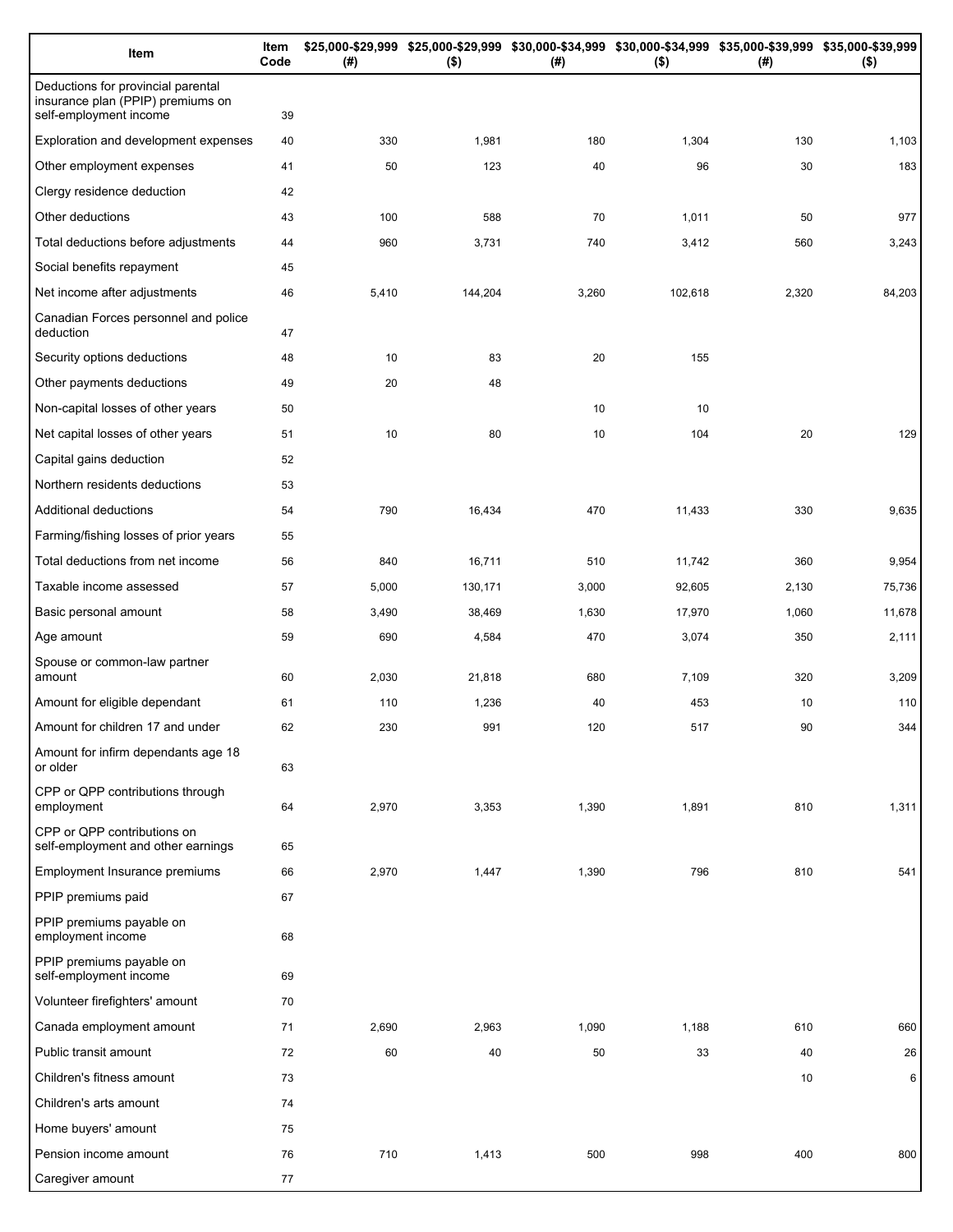| Item                                                                 | Item<br>Code | (#)   | \$25,000-\$29,999 \$25,000-\$29,999 \$30,000-\$34,999 \$30,000-\$34,999 \$35,000-\$39,999 \$35,000-\$39,999<br>$($ \$) | (# )  | $($ \$) | (#)   | $($ \$) |
|----------------------------------------------------------------------|--------------|-------|------------------------------------------------------------------------------------------------------------------------|-------|---------|-------|---------|
| Disability amount                                                    | 78           | 20    | 138                                                                                                                    | 20    | 123     | 10    | 100     |
| Disability amount transferred from a<br>dependant                    | 79           |       |                                                                                                                        |       |         |       |         |
| Interest paid on student loans                                       | 80           | 10    | $\overline{7}$                                                                                                         | 20    | 16      | 10    | 13      |
| Tuition, education, and textbook<br>amounts                          | 81           | 80    | 738                                                                                                                    | 60    | 770     | 40    | 628     |
| Tuition, education, and textbook<br>amounts transferred from a child | 82           |       |                                                                                                                        |       |         |       |         |
| Amounts transferred from spouse or<br>common-law partner             | 83           | 70    | 430                                                                                                                    | 40    | 260     | 40    | 248     |
| Medical expenses                                                     | 84           | 110   | 359                                                                                                                    | 100   | 442     | 70    | 256     |
| Total tax credits on personal amounts                                | 85           | 3,970 | 11,708                                                                                                                 | 2,090 | 5,360   | 1,390 | 3,311   |
| Allowable charitable donations and<br>government gifts               | 86           | 160   | 148                                                                                                                    | 150   | 180     | 130   | 115     |
| Eligible cultural and ecological gifts                               | 87           |       |                                                                                                                        |       |         |       |         |
| Total tax credit on donations and gifts                              | 88           | 160   | 42                                                                                                                     | 150   | 51      | 130   | 32      |
| Total federal non-refundable tax credits                             | 89           | 4,030 | 11,750                                                                                                                 | 2,140 | 5,411   | 1,460 | 3,342   |
| Federal dividend tax credit                                          | 90           | 20    | $\overline{\mathcal{I}}$                                                                                               | 20    | 5       | 20    | 13      |
| Overseas employment tax credit                                       | 91           |       |                                                                                                                        |       |         |       |         |
| Minimum tax carryover                                                | 92           |       |                                                                                                                        |       |         |       |         |
| Basic federal tax                                                    | 93           | 4.660 | 9,083                                                                                                                  | 2,900 | 9,187   | 2,080 | 8,536   |
| Federal Foreign Tax Credit                                           | 94           | 40    | 59                                                                                                                     | 30    | 46      | 30    | 49      |
| Federal Political contribution tax credit                            | 95           |       |                                                                                                                        |       |         |       |         |
| <b>Investment Tax Credit</b>                                         | 96           |       |                                                                                                                        |       |         |       |         |
| Labour-sponsored funds tax credit                                    | 97           |       |                                                                                                                        |       |         |       |         |
| Alternative minimum tax payable                                      | 98           |       |                                                                                                                        |       |         |       |         |
| Net federal tax                                                      | 99           | 4,660 | 10,217                                                                                                                 | 2,900 | 10,742  | 2,080 | 9,917   |
| CPP contributions on self-employment                                 | 100          |       |                                                                                                                        |       |         |       |         |
| Social Benefits repayment                                            | 101          |       |                                                                                                                        |       |         |       |         |
| <b>Net Provincial Tax</b>                                            | 102          | 2,610 | 2,414                                                                                                                  | 1,390 | 2,149   | 1,000 | 1,923   |
| Total tax payable                                                    | 103          | 4,770 | 12,639                                                                                                                 | 2,910 | 12,899  | 2,080 | 11,852  |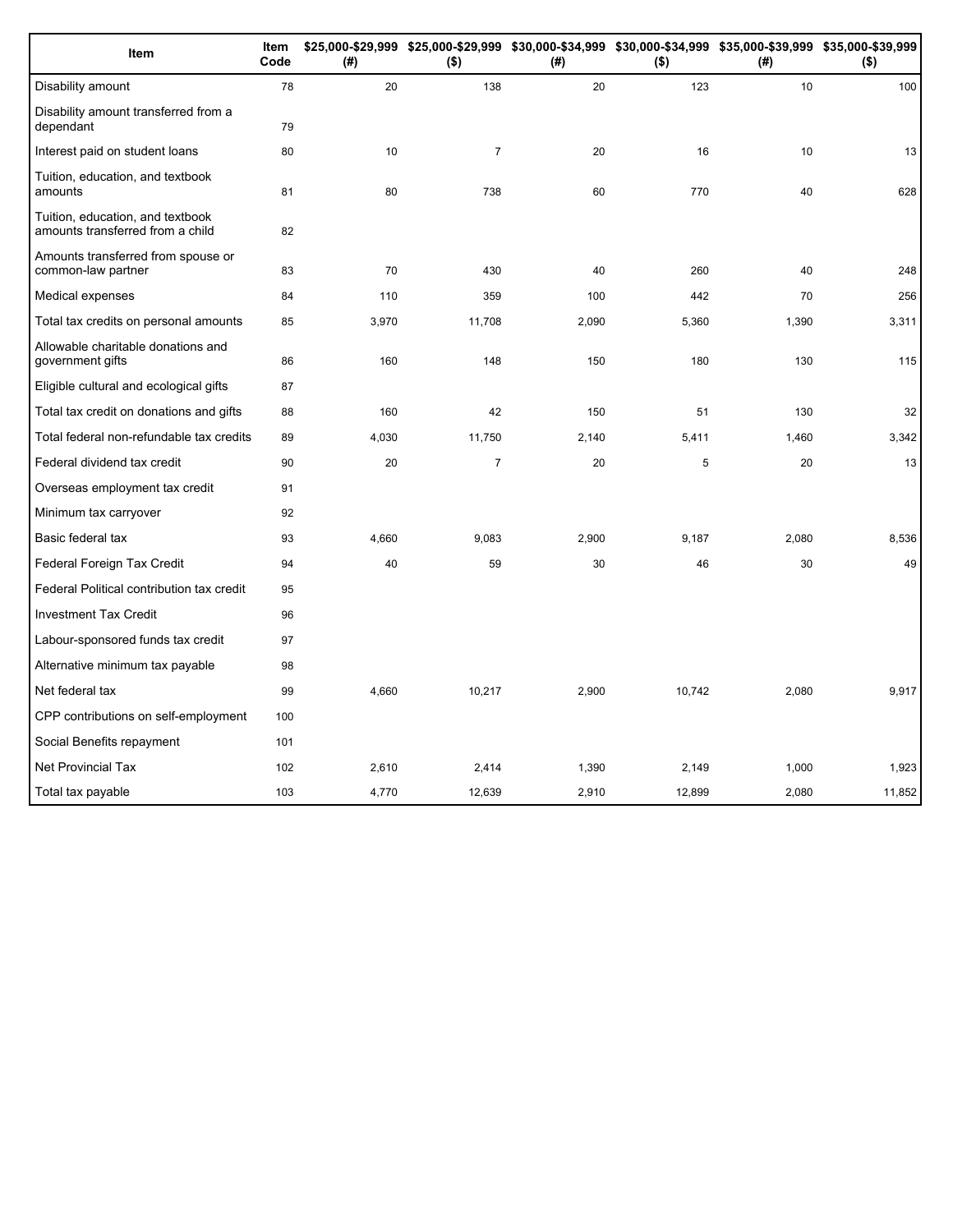| Item                                                                                           | Item<br>Code   | (#)   | \$40,000-\$44,999 \$40,000-\$44,999 \$45,000-\$49,999 \$45,000-\$49,999<br>$($ \$) | (#)   | $($ \$) | \$50,000-<br>\$54,999<br>(#) | \$50,000-<br>\$54,999<br>$($ \$) |
|------------------------------------------------------------------------------------------------|----------------|-------|------------------------------------------------------------------------------------|-------|---------|------------------------------|----------------------------------|
| Number of taxable returns                                                                      | $\mathbf{1}$   | 1,610 |                                                                                    | 1,360 |         | 1,140                        |                                  |
| Number of non-taxable returns                                                                  | 2              | 210   |                                                                                    | 180   |         | 160                          |                                  |
| Total number of returns                                                                        | 3              | 1,820 |                                                                                    | 1,540 |         | 1,300                        |                                  |
| Employment income                                                                              | 4              | 1,050 | 40,377                                                                             | 940   | 39,676  | 870                          | 40,596                           |
| Commissions (from employment)                                                                  | 5              |       |                                                                                    |       |         |                              |                                  |
| Other employment income                                                                        | 6              | 120   | 2,345                                                                              | 100   | 2,873   | 90                           | 2,692                            |
| Old Age Security pension (OASP)                                                                | $\overline{7}$ | 210   | 1,249                                                                              | 160   | 1,007   | 80                           | 525                              |
| CPP or QPP benefits                                                                            | 8              | 260   | 2,160                                                                              | 190   | 1,605   | 110                          | 1,006                            |
| Other pensions or superannuation                                                               | 9              | 260   | 7,168                                                                              | 190   | 5,904   | 120                          | 4,336                            |
| Elected split-pension amount                                                                   | 10             |       |                                                                                    |       |         |                              |                                  |
| Universal Child Care Benefit (UCCB)                                                            | 11             |       |                                                                                    |       |         |                              |                                  |
| Employment Insurance and other benefits                                                        | 12             | 20    | 232                                                                                | 20    | 150     |                              |                                  |
| Taxable amount of dividends from taxable Canadian<br>corporations                              | 13             | 20    | 91                                                                                 | 20    | 106     |                              |                                  |
| Interest and other investment income                                                           | 14             | 30    | 46                                                                                 | 30    | 77      | 20                           | 18                               |
| Net partnership income (Limited or non-active<br>partners only)                                | 15             | 110   | $-415$                                                                             | 110   | $-315$  | 70                           | $-267$                           |
| Net rental income                                                                              | 16             | 20    | 62                                                                                 | 10    | 25      | 10                           | 26                               |
| Taxable capital gains                                                                          | 17             | 310   | 12,773                                                                             | 290   | 13,309  | 200                          | 9,809                            |
| Registered retirement savings plan income (RRSP)                                               | 18             | 60    | 923                                                                                | 50    | 1,163   | 40                           | 836                              |
| Other income                                                                                   | 19             | 120   | 2,248                                                                              | 70    | 1,509   | 70                           | 1,360                            |
| Net business income                                                                            | 20             | 140   | 5,591                                                                              | 70    | 2,880   | 90                           | 4,507                            |
| Net professional income                                                                        | 21             | 50    | 1,919                                                                              | 60    | 2,620   | 50                           | 2,401                            |
| Net commission income                                                                          | 22             |       |                                                                                    |       |         |                              |                                  |
| Net farming income                                                                             | 23             |       |                                                                                    |       |         |                              |                                  |
| Net fishing income                                                                             | 24             |       |                                                                                    |       |         |                              |                                  |
| Workers' compensation benefits                                                                 | 25             |       |                                                                                    |       |         |                              |                                  |
| Social assistance payments                                                                     | 26             |       |                                                                                    |       |         |                              |                                  |
| Net federal supplements                                                                        | 27             |       |                                                                                    |       |         |                              |                                  |
| Total income assessed                                                                          | 28             | 1,820 | 77,320                                                                             | 1,540 | 72,872  | 1,300                        | 68,163                           |
| Registered pension plan contributions (RPP)                                                    | 29             | 190   | 518                                                                                | 210   | 574     | 190                          | 650                              |
| RRSP deduction                                                                                 | 30             | 70    | 434                                                                                | 60    | 328     | 60                           | 405                              |
| Deduction for elected split-pension amount                                                     | 31             |       |                                                                                    |       |         |                              |                                  |
| Annual union, professional, or like dues                                                       | 32             | 150   | 104                                                                                | 150   | 112     | 170                          | 141                              |
| Child care expenses                                                                            | 33             | 10    | 33                                                                                 | 10    | 69      |                              |                                  |
| <b>Business investment loss</b>                                                                | 34             |       |                                                                                    |       |         |                              |                                  |
| Moving expenses                                                                                | 35             |       |                                                                                    |       |         |                              |                                  |
| Support payments made                                                                          | 36             |       |                                                                                    | 10    | 132     |                              |                                  |
| Carrying charges and interest expenses                                                         | 37             | 30    | 30                                                                                 |       |         | 20                           | 14                               |
| Deductions for CPP/QPP contributions on<br>self-employment and other earnings                  | 38             | 10    | 9                                                                                  |       |         |                              |                                  |
| Deductions for provincial parental insurance plan<br>(PPIP) premiums on self-employment income | 39             |       |                                                                                    |       |         |                              |                                  |
| Exploration and development expenses                                                           | 40             | 110   | 1,014                                                                              | 110   | 1,097   | 70                           | 720                              |
| Other employment expenses                                                                      | 41             | 20    | 51                                                                                 | 20    | 92      | 10                           | 60                               |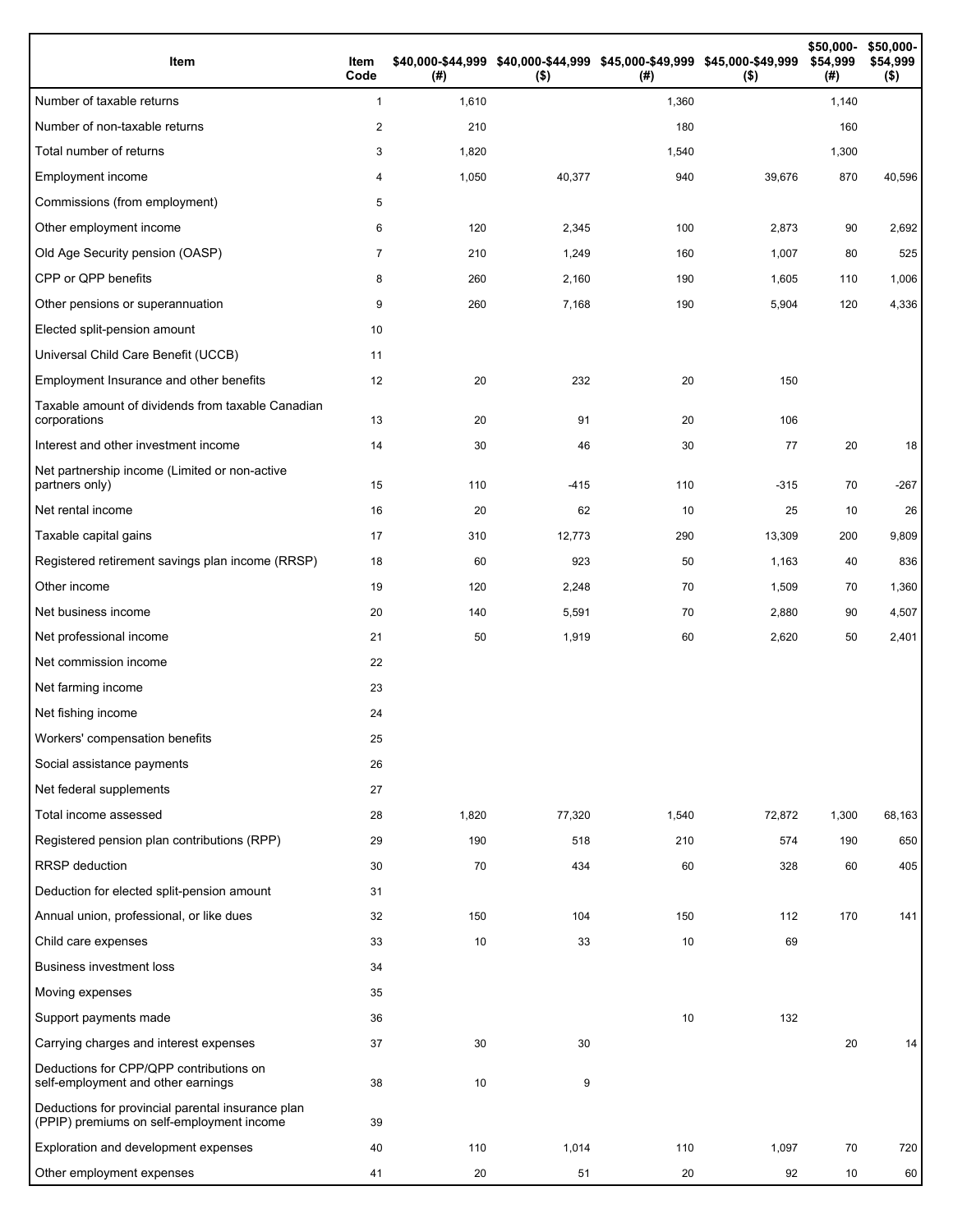| Item                                                                 | Item<br>Code | (# )  | \$40,000-\$44,999 \$40,000-\$44,999 \$45,000-\$49,999 \$45,000-\$49,999<br>$($ \$) | (#)   | $($ \$) | \$50,000-<br>\$54,999<br>(#) | \$50,000-<br>\$54,999<br>$($ \$) |
|----------------------------------------------------------------------|--------------|-------|------------------------------------------------------------------------------------|-------|---------|------------------------------|----------------------------------|
| Clergy residence deduction                                           | 42           |       |                                                                                    |       |         |                              |                                  |
| Other deductions                                                     | 43           | 40    | 919                                                                                | 30    | 643     | 40                           | 1,253                            |
| Total deductions before adjustments                                  | 44           | 530   | 3,183                                                                              | 490   | 3,181   | 450                          | 3,366                            |
| Social benefits repayment                                            | 45           |       |                                                                                    |       |         |                              |                                  |
| Net income after adjustments                                         | 46           | 1,810 | 74,138                                                                             | 1,530 | 69,694  | 1,290                        | 64,801                           |
| Canadian Forces personnel and police deduction                       | 47           |       |                                                                                    |       |         |                              |                                  |
| Security options deductions                                          | 48           |       |                                                                                    |       |         | 10                           | 169                              |
| Other payments deductions                                            | 49           |       |                                                                                    |       |         |                              |                                  |
| Non-capital losses of other years                                    | 50           | 10    | 93                                                                                 |       |         |                              |                                  |
| Net capital losses of other years                                    | 51           |       |                                                                                    |       |         | 10                           | 141                              |
| Capital gains deduction                                              | 52           |       |                                                                                    |       |         |                              |                                  |
| Northern residents deductions                                        | 53           |       |                                                                                    |       |         |                              |                                  |
| Additional deductions                                                | 54           | 270   | 8,897                                                                              | 220   | 8,397   | 160                          | 7,341                            |
| Farming/fishing losses of prior years                                | 55           |       |                                                                                    |       |         |                              |                                  |
| Total deductions from net income                                     | 56           | 290   | 9,231                                                                              | 230   | 8,533   | 190                          | 7,742                            |
| Taxable income assessed                                              | 57           | 1,650 | 66,384                                                                             | 1,380 | 62,583  | 1,170                        | 57,986                           |
| Basic personal amount                                                | 58           | 740   | 8,190                                                                              | 610   | 6,700   | 510                          | 5,615                            |
| Age amount                                                           | 59           | 230   | 1,238                                                                              | 180   | 827     | 100                          | 377                              |
| Spouse or common-law partner amount                                  | 60           | 180   | 1,767                                                                              | 170   | 1,648   | 140                          | 1,362                            |
| Amount for eligible dependant                                        | 61           |       |                                                                                    |       |         |                              |                                  |
| Amount for children 17 and under                                     | 62           | 80    | 307                                                                                | 80    | 303     | 70                           | 301                              |
| Amount for infirm dependants age 18 or older                         | 63           |       |                                                                                    |       |         |                              |                                  |
| CPP or QPP contributions through employment                          | 64           | 640   | 1,157                                                                              | 540   | 1,129   | 510                          | 1,160                            |
| CPP or QPP contributions on self-employment and<br>other earnings    | 65           | 10    | 9                                                                                  |       |         |                              |                                  |
| Employment Insurance premiums                                        | 66           | 650   | 487                                                                                | 550   | 459     | 510                          | 438                              |
| PPIP premiums paid                                                   | 67           |       |                                                                                    |       |         |                              |                                  |
| PPIP premiums payable on employment income                           | 68           |       |                                                                                    |       |         |                              |                                  |
| PPIP premiums payable on self-employment income                      | 69           |       |                                                                                    |       |         |                              |                                  |
| Volunteer firefighters' amount                                       | 70           |       |                                                                                    |       |         |                              |                                  |
| Canada employment amount                                             | 71           | 450   | 488                                                                                | 380   | 416     | 350                          | 386                              |
| Public transit amount                                                | 72           | 20    | 19                                                                                 | 30    | 15      | 20                           | 17                               |
| Children's fitness amount                                            | 73           | 10    | 6                                                                                  | 10    | 6       |                              |                                  |
| Children's arts amount                                               | 74           |       |                                                                                    |       |         |                              |                                  |
| Home buyers' amount                                                  | 75           |       |                                                                                    |       |         |                              |                                  |
| Pension income amount                                                | 76           | 260   | 527                                                                                | 190   | 377     | 120                          | 244                              |
| Caregiver amount                                                     | 77           |       |                                                                                    |       |         |                              |                                  |
| Disability amount                                                    | 78           |       |                                                                                    |       |         |                              |                                  |
| Disability amount transferred from a dependant                       | 79           |       |                                                                                    |       |         |                              |                                  |
| Interest paid on student loans                                       | 80           | 20    | 8                                                                                  |       |         |                              |                                  |
| Tuition, education, and textbook amounts                             | 81           | 50    | 636                                                                                | 30    | 395     | 20                           | 458                              |
| Tuition, education, and textbook amounts transferred<br>from a child | 82           |       |                                                                                    |       |         |                              |                                  |
| Amounts transferred from spouse or common-law<br>partner             | 83           | 30    | 158                                                                                | 20    | 128     | 10                           | 54                               |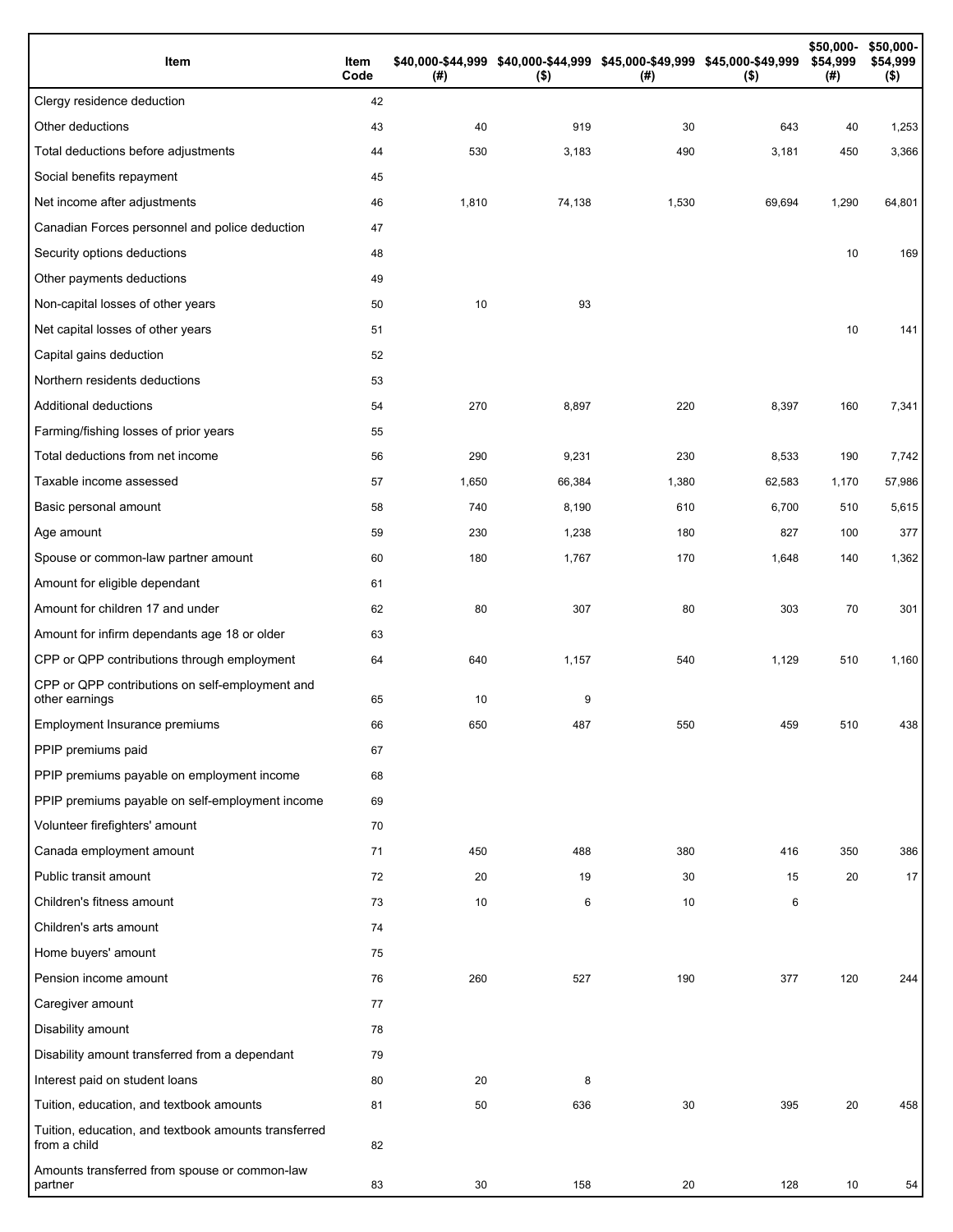| Item                                                | Item<br>Code | (#)   | \$40,000-\$44,999 \$40,000-\$44,999 \$45,000-\$49,999 \$45,000-\$49,999<br>$($ \$) | (#)   | $($ \$) | \$50,000-<br>\$54,999<br>(#) | \$50,000-<br>\$54,999<br>$($ \$) |
|-----------------------------------------------------|--------------|-------|------------------------------------------------------------------------------------|-------|---------|------------------------------|----------------------------------|
| Medical expenses                                    | 84           | 60    | 343                                                                                | 60    | 284     | 50                           | 264                              |
| Total tax credits on personal amounts               | 85           | 1,070 | 2,322                                                                              | 870   | 1,924   | 760                          | 1,629                            |
| Allowable charitable donations and government gifts | 86           | 110   | 103                                                                                | 110   | 107     | 110                          | 170                              |
| Eligible cultural and ecological gifts              | 87           |       |                                                                                    |       |         |                              |                                  |
| Total tax credit on donations and gifts             | 88           | 110   | 29                                                                                 | 110   | 30      | 110                          | 48                               |
| Total federal non-refundable tax credits            | 89           | 1,100 | 2,351                                                                              | 920   | 1,954   | 800                          | 1,677                            |
| Federal dividend tax credit                         | 90           | 20    | 10                                                                                 | 20    | 14      |                              |                                  |
| Overseas employment tax credit                      | 91           |       |                                                                                    |       |         |                              |                                  |
| Minimum tax carryover                               | 92           |       |                                                                                    |       |         |                              |                                  |
| Basic federal tax                                   | 93           | 1,620 | 7,950                                                                              | 1,360 | 7,995   | 1,150                        | 7,822                            |
| Federal Foreign Tax Credit                          | 94           | 30    | 47                                                                                 | 30    | 88      | 20                           | 87                               |
| Federal Political contribution tax credit           | 95           |       |                                                                                    |       |         |                              |                                  |
| <b>Investment Tax Credit</b>                        | 96           |       |                                                                                    |       |         |                              |                                  |
| Labour-sponsored funds tax credit                   | 97           |       |                                                                                    |       |         |                              |                                  |
| Alternative minimum tax payable                     | 98           |       |                                                                                    |       |         |                              |                                  |
| Net federal tax                                     | 99           | 1,610 | 9,343                                                                              | 1,350 | 9,176   | 1,140                        | 8,863                            |
| CPP contributions on self-employment                | 100          | 10    | 17                                                                                 |       |         |                              |                                  |
| Social Benefits repayment                           | 101          |       |                                                                                    |       |         |                              |                                  |
| Net Provincial Tax                                  | 102          | 800   | 1,836                                                                              | 770   | 2,150   | 690                          | 2,200                            |
| Total tax payable                                   | 103          | 1,610 | 11,197                                                                             | 1,360 | 11,347  | 1,140                        | 11,074                           |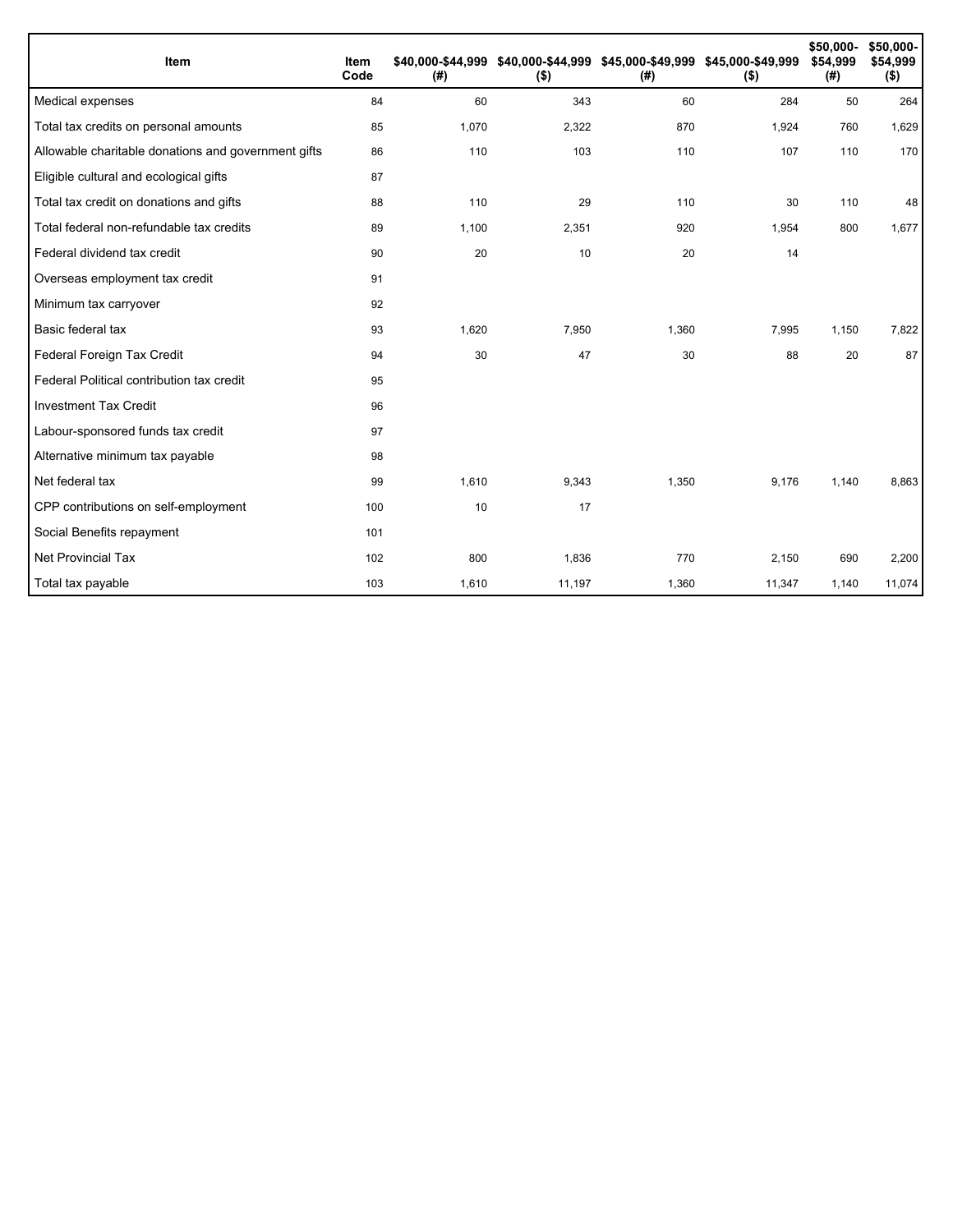| Item                                                                          | Item<br>Code   | (#)   | $($ \$) | (#)   | \$55,000-\$59,999 \$55,000-\$59,999 \$60,000-\$69,999 \$60,000-\$69,999 \$70,000-\$79,999 \$70,000-\$79,999<br>$($ \$) | (# )  | $($ \$)        |
|-------------------------------------------------------------------------------|----------------|-------|---------|-------|------------------------------------------------------------------------------------------------------------------------|-------|----------------|
| Number of taxable returns                                                     | $\mathbf{1}$   | 970   |         | 1,600 |                                                                                                                        | 1,350 |                |
| Number of non-taxable returns                                                 | $\overline{c}$ | 110   |         | 160   |                                                                                                                        | 130   |                |
| Total number of returns                                                       | 3              | 1,080 |         | 1,750 |                                                                                                                        | 1,480 |                |
| Employment income                                                             | 4              | 720   | 37,752  | 1,210 | 75,025                                                                                                                 | 1,100 | 77,236         |
| Commissions (from employment)                                                 | 5              |       |         |       |                                                                                                                        |       |                |
| Other employment income                                                       | 6              | 80    | 2,540   | 120   | 4,653                                                                                                                  | 120   | 4,760          |
| Old Age Security pension (OASP)                                               | $\overline{7}$ | 70    | 402     | 70    | 404                                                                                                                    | 50    | 282            |
| CPP or QPP benefits                                                           | 8              | 90    | 750     | 90    | 771                                                                                                                    | 70    | 619            |
| Other pensions or superannuation                                              | 9              | 90    | 3,457   | 70    | 3,352                                                                                                                  | 70    | 3,683          |
| Elected split-pension amount                                                  | 10             |       |         |       |                                                                                                                        |       |                |
| Universal Child Care Benefit (UCCB)                                           | 11             |       |         |       |                                                                                                                        |       |                |
| Employment Insurance and other<br>benefits                                    | 12             | 10    | 93      | 20    | 166                                                                                                                    | 20    | 157            |
| Taxable amount of dividends from<br>taxable Canadian corporations             | 13             | 10    | 104     |       |                                                                                                                        | 30    | 99             |
| Interest and other investment income                                          | 14             | 20    | 36      | 40    | 69                                                                                                                     | 80    | 95             |
| Net partnership income (Limited or<br>non-active partners only)               | 15             | 50    | $-238$  | 70    | 110                                                                                                                    | 60    | $\overline{2}$ |
| Net rental income                                                             | 16             | 10    | 3       | 20    | 55                                                                                                                     | 30    | -9             |
| Taxable capital gains                                                         | 17             | 190   | 10,012  | 290   | 17,783                                                                                                                 | 230   | 15,089         |
| Registered retirement savings plan<br>income (RRSP)                           | 18             | 30    | 1,098   | 50    | 1,568                                                                                                                  | 50    | 1,084          |
| Other income                                                                  | 19             | 60    | 726     | 80    | 1,443                                                                                                                  | 110   | 1,935          |
| Net business income                                                           | 20             | 70    | 3,514   | 100   | 5,895                                                                                                                  | 60    | 3,582          |
| Net professional income                                                       | 21             | 30    | 1,229   | 30    | 1,572                                                                                                                  | 30    | 1,511          |
| Net commission income                                                         | 22             |       |         |       |                                                                                                                        |       |                |
| Net farming income                                                            | 23             |       |         |       |                                                                                                                        |       |                |
| Net fishing income                                                            | 24             |       |         |       |                                                                                                                        |       |                |
| Workers' compensation benefits                                                | 25             |       |         |       |                                                                                                                        |       |                |
| Social assistance payments                                                    | 26             |       |         |       |                                                                                                                        |       |                |
| Net federal supplements                                                       | 27             |       |         |       |                                                                                                                        |       |                |
| Total income assessed                                                         | 28             | 1,080 | 61,730  | 1,750 | 113,456                                                                                                                | 1,480 | 110,632        |
| Registered pension plan contributions<br>(RPP)                                | 29             | 170   | 580     | 410   | 1,773                                                                                                                  | 400   | 1,975          |
| RRSP deduction                                                                | 30             | 50    | 306     | 120   | 712                                                                                                                    | 150   | 946            |
| Deduction for elected split-pension<br>amount                                 | 31             |       |         |       |                                                                                                                        |       |                |
| Annual union, professional, or like<br>dues                                   | 32             | 120   | 111     | 200   | 194                                                                                                                    | 240   | 273            |
| Child care expenses                                                           | 33             |       |         | 10    | 35                                                                                                                     | 10    | 37             |
| <b>Business investment loss</b>                                               | 34             |       |         |       |                                                                                                                        |       |                |
| Moving expenses                                                               | 35             |       |         |       |                                                                                                                        |       |                |
| Support payments made                                                         | 36             |       |         |       |                                                                                                                        |       |                |
| Carrying charges and interest<br>expenses                                     | 37             | 20    | 32      | 30    | 18                                                                                                                     | 20    | 28             |
| Deductions for CPP/QPP contributions<br>on self-employment and other earnings | 38             |       |         |       |                                                                                                                        |       |                |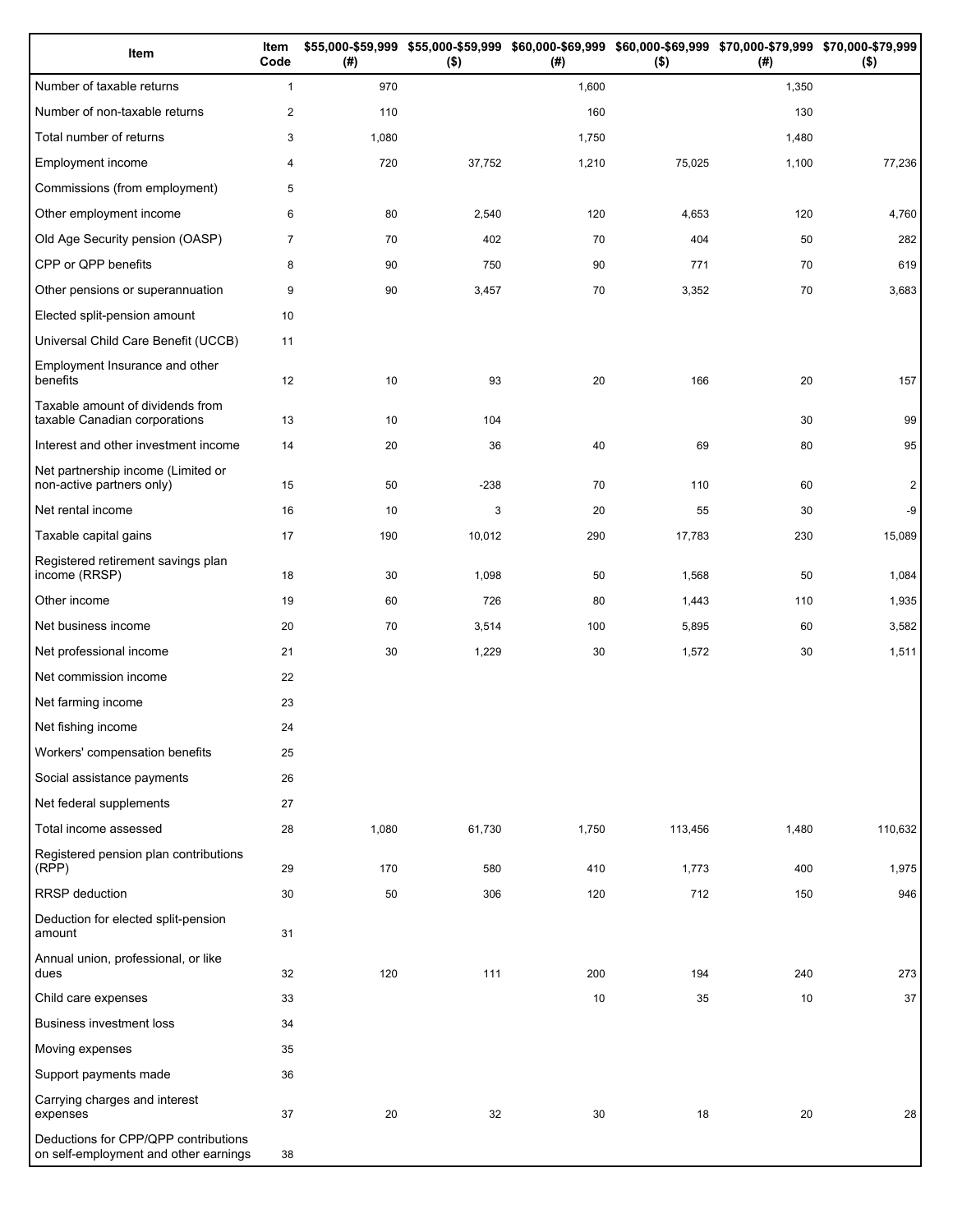| Item                                                                                              | Item<br>Code | (#)   | $($ \$) | \$55,000-\$59,999 \$55,000-\$59,999 \$60,000-\$69,999 \$60,000-\$69,999 \$70,000-\$79,999 \$70,000-\$79,999<br>(#) | $($ \$) | (# )  | $($ \$) |
|---------------------------------------------------------------------------------------------------|--------------|-------|---------|--------------------------------------------------------------------------------------------------------------------|---------|-------|---------|
| Deductions for provincial parental<br>insurance plan (PPIP) premiums on<br>self-employment income | 39           |       |         |                                                                                                                    |         |       |         |
| Exploration and development expenses                                                              | 40           | 50    | 566     | 70                                                                                                                 | 948     | 60    | 929     |
| Other employment expenses                                                                         | 41           | 10    | 54      | 30                                                                                                                 | 129     | 20    | 94      |
| Clergy residence deduction                                                                        | 42           |       |         |                                                                                                                    |         |       |         |
| Other deductions                                                                                  | 43           | 30    | 1,013   | 60                                                                                                                 | 2,418   | 60    | 2,254   |
| Total deductions before adjustments                                                               | 44           | 350   | 2,822   | 690                                                                                                                | 6,309   | 650   | 6,626   |
| Social benefits repayment                                                                         | 45           |       |         |                                                                                                                    |         | 40    | 24      |
| Net income after adjustments                                                                      | 46           | 1,070 | 58,912  | 1,730                                                                                                              | 107,153 | 1,460 | 103,988 |
| Canadian Forces personnel and police<br>deduction                                                 | 47           |       |         |                                                                                                                    |         |       |         |
| Security options deductions                                                                       | 48           | 10    | 174     | 20                                                                                                                 | 445     | 10    | 293     |
| Other payments deductions                                                                         | 49           |       |         |                                                                                                                    |         |       |         |
| Non-capital losses of other years                                                                 | 50           |       |         |                                                                                                                    |         |       |         |
| Net capital losses of other years                                                                 | 51           |       |         |                                                                                                                    |         |       |         |
| Capital gains deduction                                                                           | 52           |       |         |                                                                                                                    |         |       |         |
| Northern residents deductions                                                                     | 53           |       |         |                                                                                                                    |         |       |         |
| Additional deductions                                                                             | 54           | 130   | 5,985   | 160                                                                                                                | 8,764   | 130   | 8,891   |
| Farming/fishing losses of prior years                                                             | 55           |       |         |                                                                                                                    |         |       |         |
| Total deductions from net income                                                                  | 56           | 150   | 6,407   | 190                                                                                                                | 9,317   | 160   | 9,382   |
| Taxable income assessed                                                                           | 57           | 980   | 53,269  | 1,610                                                                                                              | 99,006  | 1,360 | 96,075  |
| Basic personal amount                                                                             | 58           | 410   | 4,555   | 650                                                                                                                | 7,120   | 660   | 7,296   |
| Age amount                                                                                        | 59           | 70    | 242     | 80                                                                                                                 | 174     | 60    | 55      |
| Spouse or common-law partner<br>amount                                                            | 60           | 120   | 1,151   | 190                                                                                                                | 1,883   | 170   | 1,575   |
| Amount for eligible dependant                                                                     | 61           |       |         |                                                                                                                    |         |       |         |
| Amount for children 17 and under                                                                  | 62           | 50    | 193     | 130                                                                                                                | 491     | 110   | 431     |
| Amount for infirm dependants age 18<br>or older                                                   | 63           |       |         |                                                                                                                    |         |       |         |
| CPP or QPP contributions through<br>employment                                                    | 64           | 400   | 907     | 730                                                                                                                | 1,690   | 720   | 1,652   |
| CPP or QPP contributions on<br>self-employment and other earnings                                 | 65           |       |         |                                                                                                                    |         |       |         |
| <b>Employment Insurance premiums</b>                                                              | 66           | 410   | 345     | 770                                                                                                                | 664     | 730   | 636     |
| PPIP premiums paid                                                                                | 67           |       |         |                                                                                                                    |         |       |         |
| PPIP premiums payable on<br>employment income                                                     | 68           |       |         |                                                                                                                    |         |       |         |
| PPIP premiums payable on<br>self-employment income                                                | 69           |       |         |                                                                                                                    |         |       |         |
| Volunteer firefighters' amount                                                                    | 70           |       |         |                                                                                                                    |         |       |         |
| Canada employment amount                                                                          | 71           | 300   | 332     | 530                                                                                                                | 587     | 570   | 630     |
| Public transit amount                                                                             | 72           | 20    | 18      | 20                                                                                                                 | 21      | 20    | 18      |
| Children's fitness amount                                                                         | 73           |       |         | 20                                                                                                                 | 13      | 20    | 15      |
| Children's arts amount                                                                            | 74           |       |         |                                                                                                                    |         | 10    | 6       |
| Home buyers' amount                                                                               | 75           |       |         |                                                                                                                    |         |       |         |
| Pension income amount                                                                             | 76           | 90    | 177     | 80                                                                                                                 | 152     | 70    | 148     |
| Caregiver amount                                                                                  | 77           |       |         |                                                                                                                    |         |       |         |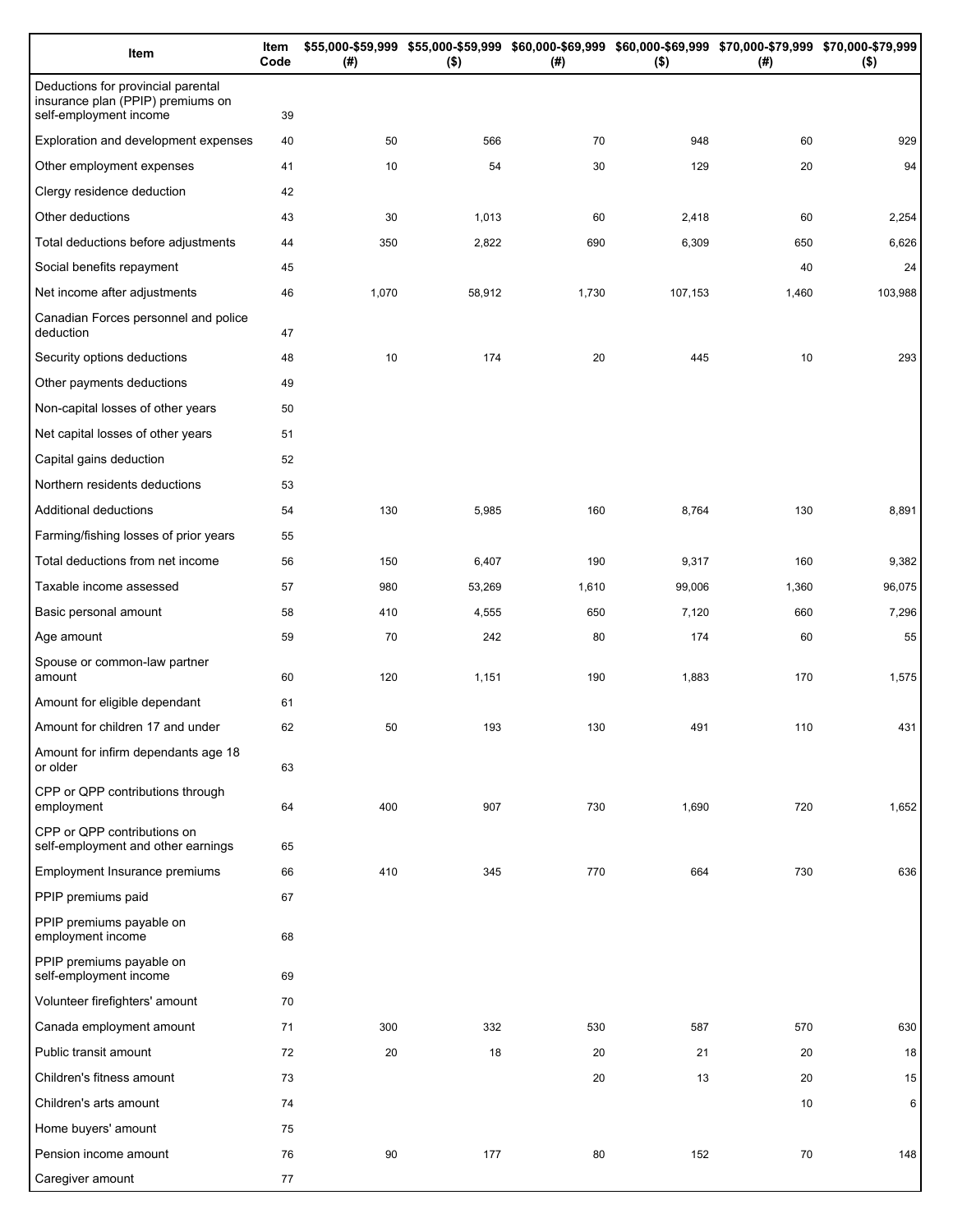| Item                                                                 | Item<br>Code | (# ) | \$55,000-\$59,999 \$55,000-\$59,999 \$60,000-\$69,999 \$60,000-\$69,999 \$70,000-\$79,999 \$70,000-\$79,999<br>$($ \$) | (#)   | $($ \$) | (#)   | $($ \$) |
|----------------------------------------------------------------------|--------------|------|------------------------------------------------------------------------------------------------------------------------|-------|---------|-------|---------|
| Disability amount                                                    | 78           |      |                                                                                                                        |       |         |       |         |
| Disability amount transferred from a<br>dependant                    | 79           |      |                                                                                                                        |       |         |       |         |
| Interest paid on student loans                                       | 80           | 10   | 10                                                                                                                     |       |         | 20    | 22      |
| Tuition, education, and textbook<br>amounts                          | 81           | 10   | 196                                                                                                                    | 30    | 349     | 20    | 304     |
| Tuition, education, and textbook<br>amounts transferred from a child | 82           |      |                                                                                                                        |       |         |       |         |
| Amounts transferred from spouse or<br>common-law partner             | 83           | 10   | 93                                                                                                                     | 10    | 74      |       |         |
| Medical expenses                                                     | 84           | 40   | 218                                                                                                                    | 40    | 269     | 40    | 249     |
| Total tax credits on personal amounts                                | 85           | 610  | 1,283                                                                                                                  | 990   | 2,048   | 920   | 1,987   |
| Allowable charitable donations and<br>government gifts               | 86           | 70   | 68                                                                                                                     | 120   | 234     | 120   | 173     |
| Eligible cultural and ecological gifts                               | 87           |      |                                                                                                                        |       |         |       |         |
| Total tax credit on donations and gifts                              | 88           | 80   | 19                                                                                                                     | 120   | 66      | 120   | 49      |
| Total federal non-refundable tax credits                             | 89           | 630  | 1,302                                                                                                                  | 1,000 | 2,114   | 940   | 2,036   |
| Federal dividend tax credit                                          | 90           | 20   | 15                                                                                                                     |       |         | 40    | 15      |
| Overseas employment tax credit                                       | 91           |      |                                                                                                                        |       |         |       |         |
| Minimum tax carryover                                                | 92           |      |                                                                                                                        |       |         |       |         |
| Basic federal tax                                                    | 93           | 970  | 7,682                                                                                                                  | 1,600 | 14,940  | 1,350 | 15,181  |
| Federal Foreign Tax Credit                                           | 94           | 30   | 83                                                                                                                     | 40    | 183     | 50    | 193     |
| Federal Political contribution tax credit                            | 95           |      |                                                                                                                        |       |         |       |         |
| <b>Investment Tax Credit</b>                                         | 96           |      |                                                                                                                        |       |         |       |         |
| Labour-sponsored funds tax credit                                    | 97           |      |                                                                                                                        |       |         |       |         |
| Alternative minimum tax payable                                      | 98           |      |                                                                                                                        |       |         |       |         |
| Net federal tax                                                      | 99           | 960  | 8,847                                                                                                                  | 1,590 | 17,299  | 1,350 | 17,448  |
| CPP contributions on self-employment                                 | 100          |      |                                                                                                                        |       |         |       |         |
| Social Benefits repayment                                            | 101          |      |                                                                                                                        |       |         | 40    | 24      |
| <b>Net Provincial Tax</b>                                            | 102          | 550  | 2,038                                                                                                                  | 940   | 4,044   | 770   | 3,993   |
| Total tax payable                                                    | 103          | 970  | 10,886                                                                                                                 | 1,600 | 21,356  | 1,350 | 21,473  |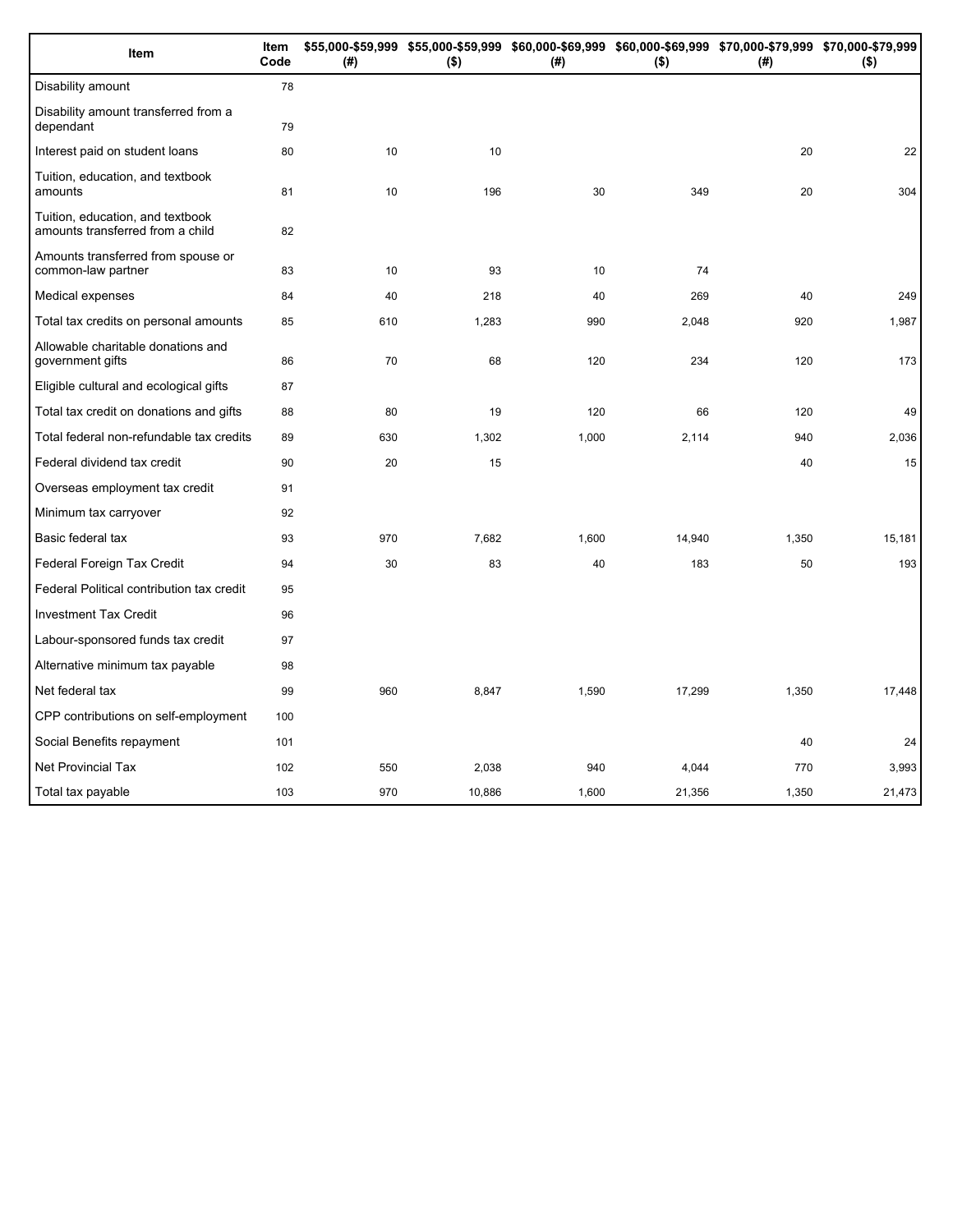| Item                                                              | Item<br>Code   | (# )  | $($ \$) | (#) | $($ \$) | \$80,000-\$89,999 \$80,000-\$89,999 \$90,000-\$99,999 \$90,000-\$99,999 \$100,000-\$149,999 \$100,000-\$149,999<br>(#) | $($ \$) |
|-------------------------------------------------------------------|----------------|-------|---------|-----|---------|------------------------------------------------------------------------------------------------------------------------|---------|
| Number of taxable returns                                         | $\mathbf{1}$   | 1,060 |         | 870 |         | 3,050                                                                                                                  |         |
| Number of non-taxable returns                                     | $\mathbf{2}$   | 80    |         | 80  |         | 240                                                                                                                    |         |
| Total number of returns                                           | 3              | 1,140 |         | 960 |         | 3,290                                                                                                                  |         |
| Employment income                                                 | 4              | 850   | 69,583  | 750 | 66,915  | 2,720                                                                                                                  | 313,581 |
| Commissions (from employment)                                     | 5              |       |         |     |         | 20                                                                                                                     | 582     |
| Other employment income                                           | 6              | 80    | 3,929   | 80  | 4,495   | 250                                                                                                                    | 15,922  |
| Old Age Security pension (OASP)                                   | $\overline{7}$ | 10    | 84      |     |         |                                                                                                                        |         |
| CPP or QPP benefits                                               | 8              | 20    | 217     | 10  | 91      | 20                                                                                                                     | 121     |
| Other pensions or superannuation                                  | 9              | 20    | 1,354   | 10  | 570     | 30                                                                                                                     | 837     |
| Elected split-pension amount                                      | 10             |       |         |     |         |                                                                                                                        |         |
| Universal Child Care Benefit<br>(UCCB)                            | 11             |       |         |     |         | 20                                                                                                                     | 32      |
| Employment Insurance and other<br>benefits                        | 12             | 20    | 111     | 20  | 114     | 30                                                                                                                     | 138     |
| Taxable amount of dividends from<br>taxable Canadian corporations | 13             | 30    | 236     |     |         | 200                                                                                                                    | 494     |
| Interest and other investment<br>income                           | 14             | 90    | 113     | 70  | 58      | 360                                                                                                                    | 670     |
| Net partnership income (Limited<br>or non-active partners only)   | 15             | 30    | $-233$  | 40  | $-324$  | 80                                                                                                                     | 894     |
| Net rental income                                                 | 16             | 40    | $-21$   | 30  | $-26$   | 190                                                                                                                    | 506     |
| Taxable capital gains                                             | 17             | 190   | 14,549  | 160 | 12,987  | 490                                                                                                                    | 39,852  |
| Registered retirement savings<br>plan income (RRSP)               | 18             | 40    | 870     | 40  | 492     | 80                                                                                                                     | 399     |
| Other income                                                      | 19             | 70    | 864     | 70  | 885     | 260                                                                                                                    | 4,488   |
| Net business income                                               | 20             | 60    | 3,756   | 40  | 2,423   | 140                                                                                                                    | 11,942  |
| Net professional income                                           | 21             | 20    | 1,239   | 20  | 1,553   | 60                                                                                                                     | 6,830   |
| Net commission income                                             | 22             |       |         |     |         |                                                                                                                        |         |
| Net farming income                                                | 23             |       |         |     |         | 10                                                                                                                     | 1,104   |
| Net fishing income                                                | 24             |       |         |     |         |                                                                                                                        |         |
| Workers' compensation benefits                                    | 25             |       |         |     |         |                                                                                                                        |         |
| Social assistance payments                                        | 26             |       |         |     |         |                                                                                                                        |         |
| Net federal supplements                                           | 27             |       |         |     |         |                                                                                                                        |         |
| Total income assessed                                             | 28             | 1,140 | 96,999  | 960 | 90,565  | 3,290                                                                                                                  | 398,792 |
| Registered pension plan<br>contributions (RPP)                    | 29             | 370   | 1,961   | 310 | 1,804   | 1,240                                                                                                                  | 9,772   |
| RRSP deduction                                                    | 30             | 140   | 851     | 130 | 1,034   | 550                                                                                                                    | 4,922   |
| Deduction for elected<br>split-pension amount                     | 31             |       |         |     |         |                                                                                                                        |         |
| Annual union, professional, or like<br>dues                       | 32             | 200   | 226     | 180 | 228     | 570                                                                                                                    | 718     |
| Child care expenses                                               | 33             | 10    | 77      | 10  | 70      | 40                                                                                                                     | 205     |
| Business investment loss                                          | 34             |       |         |     |         |                                                                                                                        |         |
| Moving expenses                                                   | 35             |       |         |     |         | 10                                                                                                                     | 72      |
| Support payments made                                             | 36             |       |         |     |         | 20                                                                                                                     | 622     |
| Carrying charges and interest<br>expenses                         | 37             | 30    | 14      |     |         | 140                                                                                                                    | 433     |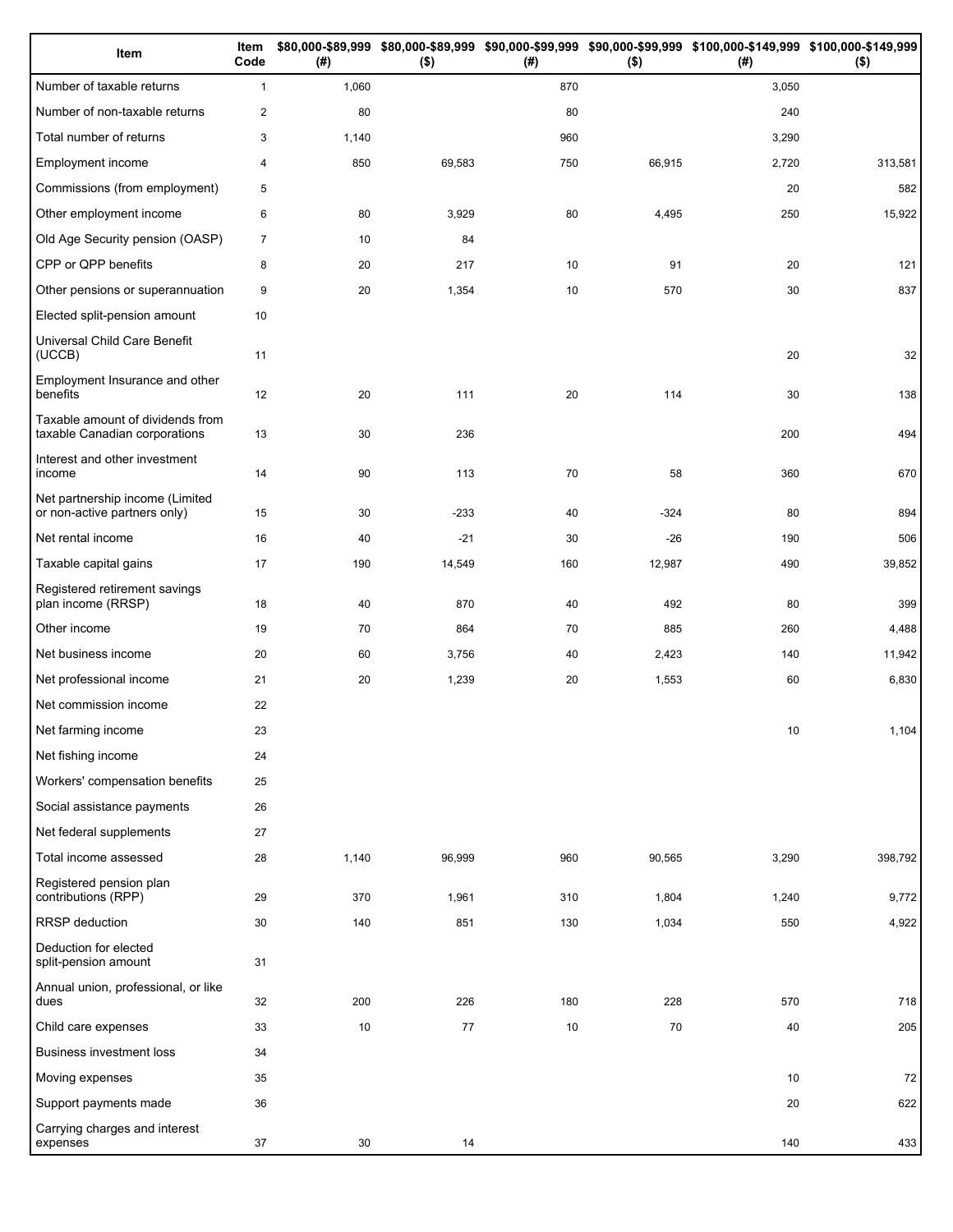| Item                                                                                              | Item<br>Code | (# )  | $($ \$) | (# ) | $($ \$) | \$80,000-\$89,999 \$80,000-\$89,999 \$90,000-\$99,999 \$90,000-\$99,999 \$100,000-\$149,999 \$100,000-\$149,999<br>(#) | $($ \$) |
|---------------------------------------------------------------------------------------------------|--------------|-------|---------|------|---------|------------------------------------------------------------------------------------------------------------------------|---------|
| Deductions for CPP/QPP<br>contributions on self-employment<br>and other earnings                  | 38           |       |         |      |         |                                                                                                                        |         |
| Deductions for provincial parental<br>insurance plan (PPIP) premiums<br>on self-employment income | 39           |       |         |      |         |                                                                                                                        |         |
| Exploration and development<br>expenses                                                           | 40           | 30    | 596     | 40   | 842     | 60                                                                                                                     | 1,528   |
| Other employment expenses                                                                         | 41           | 20    | 121     | 10   | 113     | 60                                                                                                                     | 315     |
| Clergy residence deduction                                                                        | 42           |       |         |      |         |                                                                                                                        |         |
| Other deductions                                                                                  | 43           | 40    | 2,114   | 50   | 2,345   | 180                                                                                                                    | 14,706  |
| Total deductions before<br>adjustments                                                            | 44           | 540   | 6,149   | 500  | 6,515   | 1,780                                                                                                                  | 33,490  |
| Social benefits repayment                                                                         | 45           | 20    | 27      |      |         |                                                                                                                        |         |
| Net income after adjustments                                                                      | 46           | 1,130 | 90,839  | 950  | 84,038  | 3,220                                                                                                                  | 365,340 |
| Canadian Forces personnel and<br>police deduction                                                 | 47           |       |         |      |         |                                                                                                                        |         |
| Security options deductions                                                                       | 48           | 10    | 429     |      |         | 40                                                                                                                     | 1,398   |
| Other payments deductions                                                                         | 49           |       |         |      |         |                                                                                                                        |         |
| Non-capital losses of other years                                                                 | 50           |       |         |      |         |                                                                                                                        |         |
| Net capital losses of other years                                                                 | 51           |       |         |      |         | 40                                                                                                                     | 175     |
| Capital gains deduction                                                                           | 52           |       |         |      |         |                                                                                                                        |         |
| Northern residents deductions                                                                     | 53           |       |         |      |         |                                                                                                                        |         |
| Additional deductions                                                                             | 54           | 80    | 5,963   | 90   | 7,592   | 220                                                                                                                    | 21,816  |
| Farming/fishing losses of prior<br>years                                                          | 55           |       |         |      |         |                                                                                                                        |         |
| Total deductions from net income                                                                  | 56           | 100   | 6,502   | 110  | 7,960   | 310                                                                                                                    | 23,950  |
| Taxable income assessed                                                                           | 57           | 1,070 | 85,260  | 890  | 77,376  | 3,090                                                                                                                  | 343,642 |
| Basic personal amount                                                                             | 58           | 460   | 5,106   | 420  | 4,656   | 1,510                                                                                                                  | 16,711  |
| Age amount                                                                                        | 59           |       |         |      |         |                                                                                                                        |         |
| Spouse or common-law partner<br>amount                                                            | 60           | 120   | 1,113   | 130  | 1,229   | 460                                                                                                                    | 4,297   |
| Amount for eligible dependant                                                                     | 61           |       |         |      |         | 20                                                                                                                     | 158     |
| Amount for children 17 and under                                                                  | 62           | 110   | 464     | 90   | 339     | 400                                                                                                                    | 1,651   |
| Amount for infirm dependants age<br>18 or older                                                   | 63           |       |         |      |         |                                                                                                                        |         |
| CPP or QPP contributions<br>through employment                                                    | 64           | 550   | 1,279   | 480  | 1,110   | 1,680                                                                                                                  | 3,905   |
| CPP or QPP contributions on<br>self-employment and other<br>earnings                              | 65           |       |         |      |         |                                                                                                                        |         |
| Employment Insurance premiums                                                                     | 66           | 570   | 499     | 500  | 434     | 1,770                                                                                                                  | 1,548   |
| PPIP premiums paid                                                                                | 67           |       |         |      |         | 10                                                                                                                     | 3       |
| PPIP premiums payable on<br>employment income                                                     | 68           |       |         |      |         |                                                                                                                        |         |
| PPIP premiums payable on<br>self-employment income                                                | 69           |       |         |      |         |                                                                                                                        |         |
| Volunteer firefighters' amount                                                                    | 70           |       |         |      |         |                                                                                                                        |         |
| Canada employment amount                                                                          | 71           | 430   | 473     | 390  | 436     | 1,460                                                                                                                  | 1,627   |
| Public transit amount                                                                             | 72           | 20    | 18      | 10   | 12      | 40                                                                                                                     | 33      |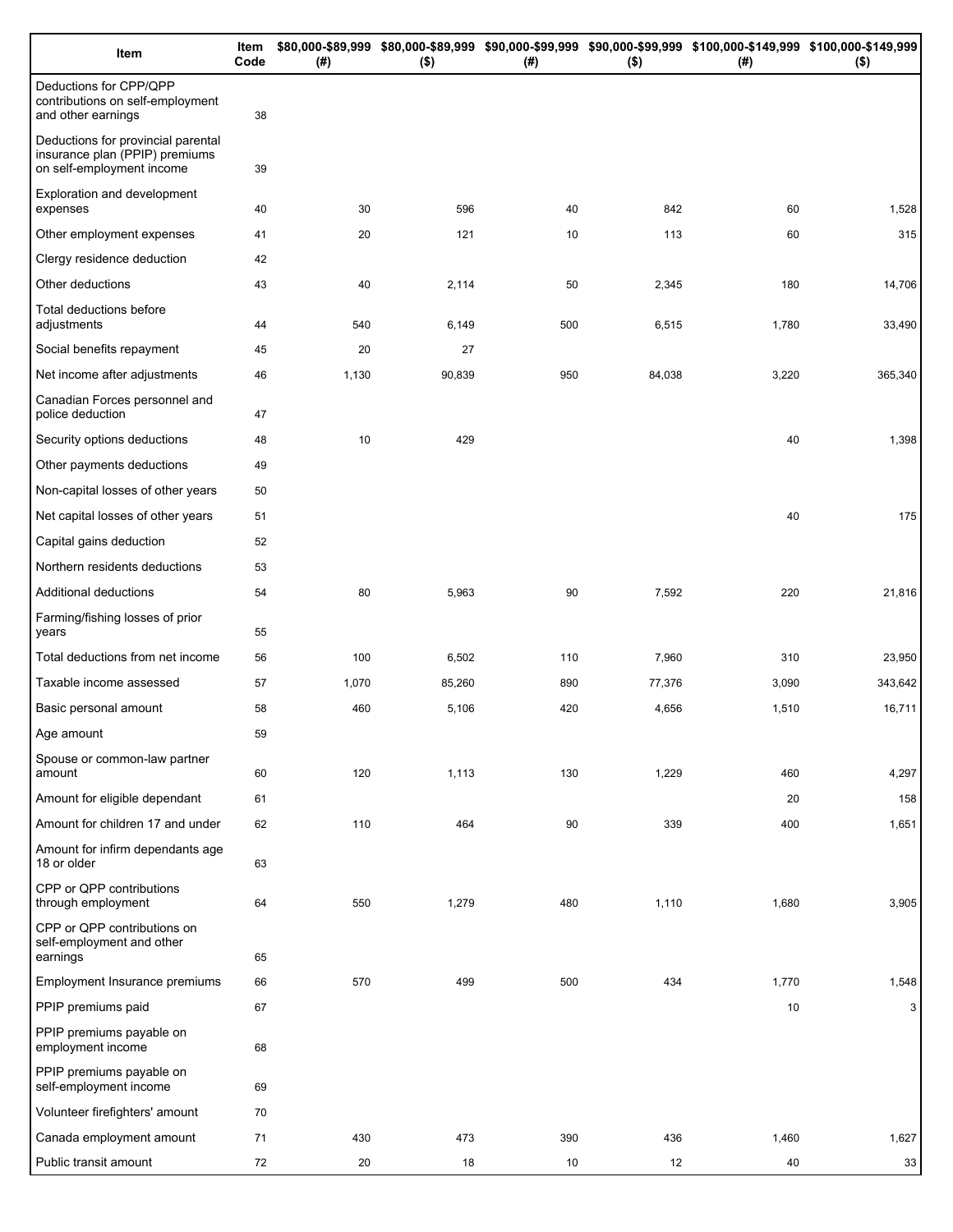| Item                                                                 | Item<br>Code | (#)   | $($ \$) | (#) | $($ \$)        | \$80,000-\$89,999 \$80,000-\$89,999 \$90,000-\$99,999 \$90,000-\$99,999 \$100,000-\$149,999 \$100,000-\$149,999<br>(#) | $($ \$) |
|----------------------------------------------------------------------|--------------|-------|---------|-----|----------------|------------------------------------------------------------------------------------------------------------------------|---------|
| Children's fitness amount                                            | 73           | 30    | 15      | 20  | 12             | 170                                                                                                                    | 114     |
| Children's arts amount                                               | 74           | 20    | 9       | 10  | $\overline{7}$ | 100                                                                                                                    | 46      |
| Home buyers' amount                                                  | 75           |       |         |     |                |                                                                                                                        |         |
| Pension income amount                                                | 76           | 30    | 50      |     |                | 30                                                                                                                     | 60      |
| Caregiver amount                                                     | 77           |       |         |     |                |                                                                                                                        |         |
| Disability amount                                                    | 78           |       |         |     |                |                                                                                                                        |         |
| Disability amount transferred from<br>a dependant                    | 79           |       |         |     |                |                                                                                                                        |         |
| Interest paid on student loans                                       | 80           | 10    | 5       |     |                | 20                                                                                                                     | 8       |
| Tuition, education, and textbook<br>amounts                          | 81           | 20    | 308     |     |                | 30                                                                                                                     | 278     |
| Tuition, education, and textbook<br>amounts transferred from a child | 82           |       |         | 10  | 68             | 70                                                                                                                     | 316     |
| Amounts transferred from spouse<br>or common-law partner             | 83           | 10    | 31      |     |                | 30                                                                                                                     | 92      |
| Medical expenses                                                     | 84           |       |         | 20  | 94             | 70                                                                                                                     | 368     |
| Total tax credits on personal<br>amounts                             | 85           | 680   | 1,437   | 590 | 1,312          | 2,150                                                                                                                  | 4,705   |
| Allowable charitable donations<br>and government gifts               | 86           | 130   | 186     | 120 | 95             | 480                                                                                                                    | 757     |
| Eligible cultural and ecological<br>gifts                            | 87           |       |         |     |                |                                                                                                                        |         |
| Total tax credit on donations and<br>gifts                           | 88           | 130   | 52      | 120 | 37             | 480                                                                                                                    | 211     |
| Total federal non-refundable tax<br>credits                          | 89           | 690   | 1,489   | 600 | 1,348          | 2,180                                                                                                                  | 4,915   |
| Federal dividend tax credit                                          | 90           | 40    | 32      |     |                | 210                                                                                                                    | 72      |
| Overseas employment tax credit                                       | 91           |       |         |     |                |                                                                                                                        |         |
| Minimum tax carryover                                                | 92           |       |         |     |                |                                                                                                                        |         |
| Basic federal tax                                                    | 93           | 1,060 | 14,077  | 870 | 13,179         | 3,050                                                                                                                  | 64,857  |
| Federal Foreign Tax Credit                                           | 94           | 30    | 124     | 40  | 274            | 130                                                                                                                    | 567     |
| Federal Political contribution tax<br>credit                         | 95           |       |         |     |                |                                                                                                                        |         |
| <b>Investment Tax Credit</b>                                         | 96           |       |         |     |                |                                                                                                                        |         |
| Labour-sponsored funds tax credit                                    | 97           |       |         |     |                |                                                                                                                        |         |
| Alternative minimum tax payable                                      | 98           |       |         |     |                |                                                                                                                        |         |
| Net federal tax                                                      | 99           | 1,060 | 16,388  | 870 | 14,952         | 3,040                                                                                                                  | 74,448  |
| CPP contributions on<br>self-employment                              | 100          |       |         |     |                |                                                                                                                        |         |
| Social Benefits repayment                                            | 101          | 20    | 27      |     |                |                                                                                                                        |         |
| Net Provincial Tax                                                   | 102          | 640   | 4,017   | 520 | 3,841          | 1,850                                                                                                                  | 19,738  |
| Total tax payable                                                    | 103          | 1,060 | 20,432  | 870 | 18,827         | 3,050                                                                                                                  | 94,240  |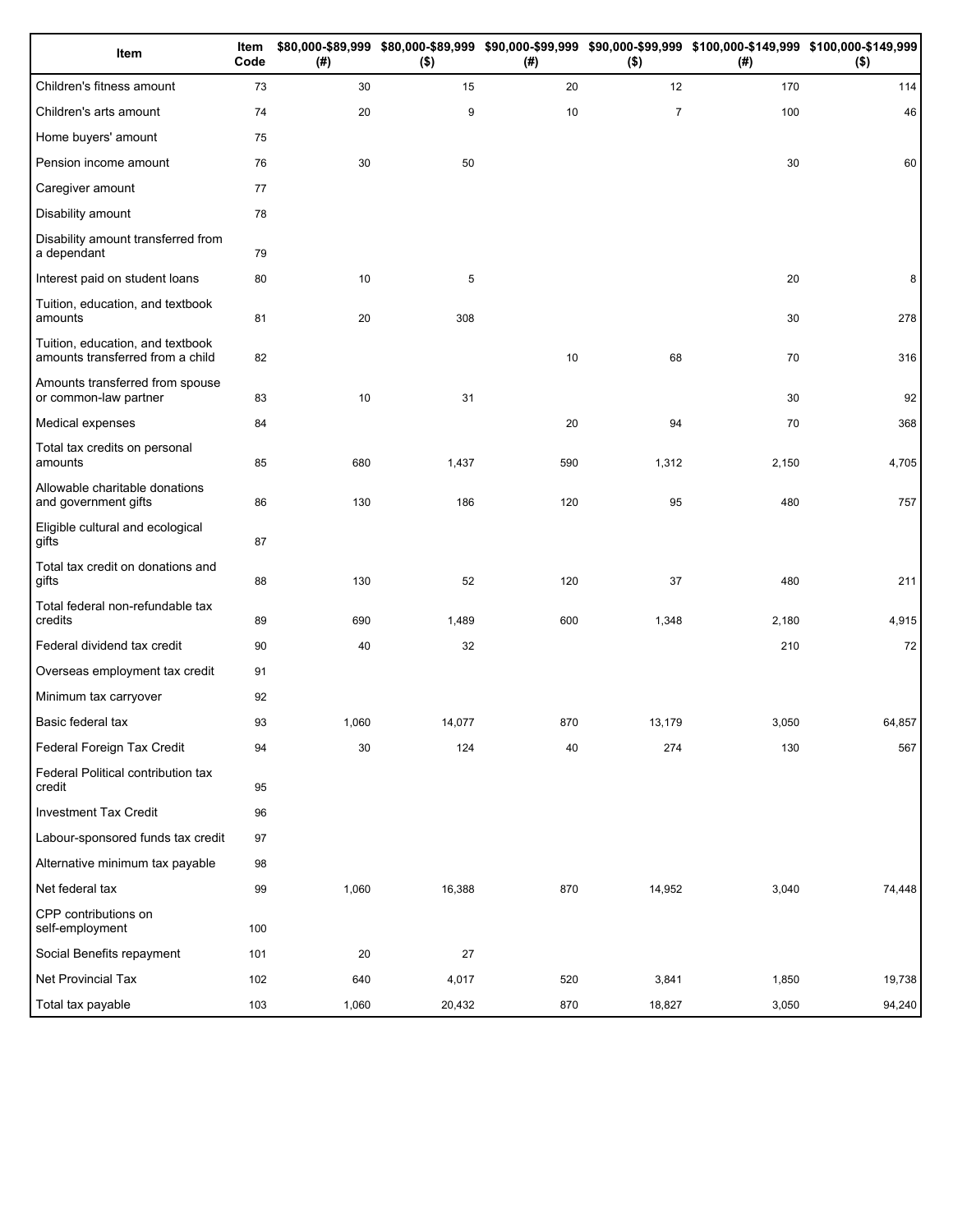| Item                                                                                           | Item<br>Code   | (#)   | \$150,000-\$249,999 \$150,000-\$249,999<br>$($ \$) | \$250,000<br>and<br>over (#) | \$250,000<br>and<br>over (\$) |
|------------------------------------------------------------------------------------------------|----------------|-------|----------------------------------------------------|------------------------------|-------------------------------|
| Number of taxable returns                                                                      | $\mathbf{1}$   | 2,050 |                                                    | 2,020                        |                               |
| Number of non-taxable returns                                                                  | $\overline{2}$ | 170   |                                                    | 100                          |                               |
| Total number of returns                                                                        | 3              | 2,220 |                                                    | 2,120                        |                               |
| Employment income                                                                              | 4              | 1,760 | 313,987                                            | 1,740                        | 1,021,252                     |
| Commissions (from employment)                                                                  | 5              |       |                                                    |                              |                               |
| Other employment income                                                                        | 6              | 190   | 18,390                                             | 140                          | 29,497                        |
| Old Age Security pension (OASP)                                                                | 7              |       |                                                    |                              |                               |
| CPP or QPP benefits                                                                            | 8              |       |                                                    |                              |                               |
| Other pensions or superannuation                                                               | 9              | 20    | 832                                                |                              |                               |
| Elected split-pension amount                                                                   | 10             |       |                                                    |                              |                               |
| Universal Child Care Benefit (UCCB)                                                            | 11             |       |                                                    |                              |                               |
| Employment Insurance and other benefits                                                        | 12             |       |                                                    |                              |                               |
| Taxable amount of dividends from taxable Canadian corporations                                 | 13             | 100   | 505                                                | 30                           | 439                           |
| Interest and other investment income                                                           | 14             | 140   | 400                                                | 30                           | 188                           |
| Net partnership income (Limited or non-active partners only)                                   | 15             | 40    | 2,646                                              | 40                           | 23,757                        |
| Net rental income                                                                              | 16             | 90    | 23                                                 |                              |                               |
| Taxable capital gains                                                                          | 17             | 330   | 47,770                                             | 260                          | 162,900                       |
| Registered retirement savings plan income (RRSP)                                               | 18             |       |                                                    |                              |                               |
| Other income                                                                                   | 19             | 150   | 6,816                                              | 80                           | 27,212                        |
| Net business income                                                                            | 20             | 110   | 17,682                                             | 110                          | 50,276                        |
| Net professional income                                                                        | 21             | 70    | 12,293                                             | 60                           | 29,180                        |
| Net commission income                                                                          | 22             |       |                                                    |                              |                               |
| Net farming income                                                                             | 23             |       |                                                    |                              |                               |
| Net fishing income                                                                             | 24             |       |                                                    |                              |                               |
| Workers' compensation benefits                                                                 | 25             |       |                                                    |                              |                               |
| Social assistance payments                                                                     | 26             |       |                                                    |                              |                               |
| Net federal supplements                                                                        | 27             |       |                                                    |                              |                               |
| Total income assessed                                                                          | 28             | 2,220 | 423,082                                            | 2,120                        | 1,348,012                     |
| Registered pension plan contributions (RPP)                                                    | 29             | 720   | 7,335                                              | 540                          | 6,674                         |
| <b>RRSP</b> deduction                                                                          | 30             | 230   | 3,148                                              | 140                          | 3,154                         |
| Deduction for elected split-pension amount                                                     | 31             |       |                                                    |                              |                               |
| Annual union, professional, or like dues                                                       | 32             | 220   | 329                                                | 130                          | 410                           |
| Child care expenses                                                                            | 33             |       |                                                    |                              |                               |
| <b>Business investment loss</b>                                                                | 34             |       |                                                    |                              |                               |
| Moving expenses                                                                                | 35             |       |                                                    |                              |                               |
| Support payments made                                                                          | 36             |       |                                                    | 10                           | 1,355                         |
| Carrying charges and interest expenses                                                         | 37             | 110   | 538                                                | 40                           | 146                           |
| Deductions for CPP/QPP contributions on self-employment and other earnings                     | 38             |       |                                                    |                              |                               |
| Deductions for provincial parental insurance plan (PPIP) premiums on<br>self-employment income | 39             |       |                                                    |                              |                               |
| Exploration and development expenses                                                           | 40             | 30    | 814                                                | 10                           | 777                           |
| Other employment expenses                                                                      | 41             | 30    | 298                                                | 20                           | 181                           |
| Clergy residence deduction                                                                     | 42             |       |                                                    |                              |                               |
| Other deductions                                                                               | 43             | 220   | 27,003                                             | 360                          | 148,176                       |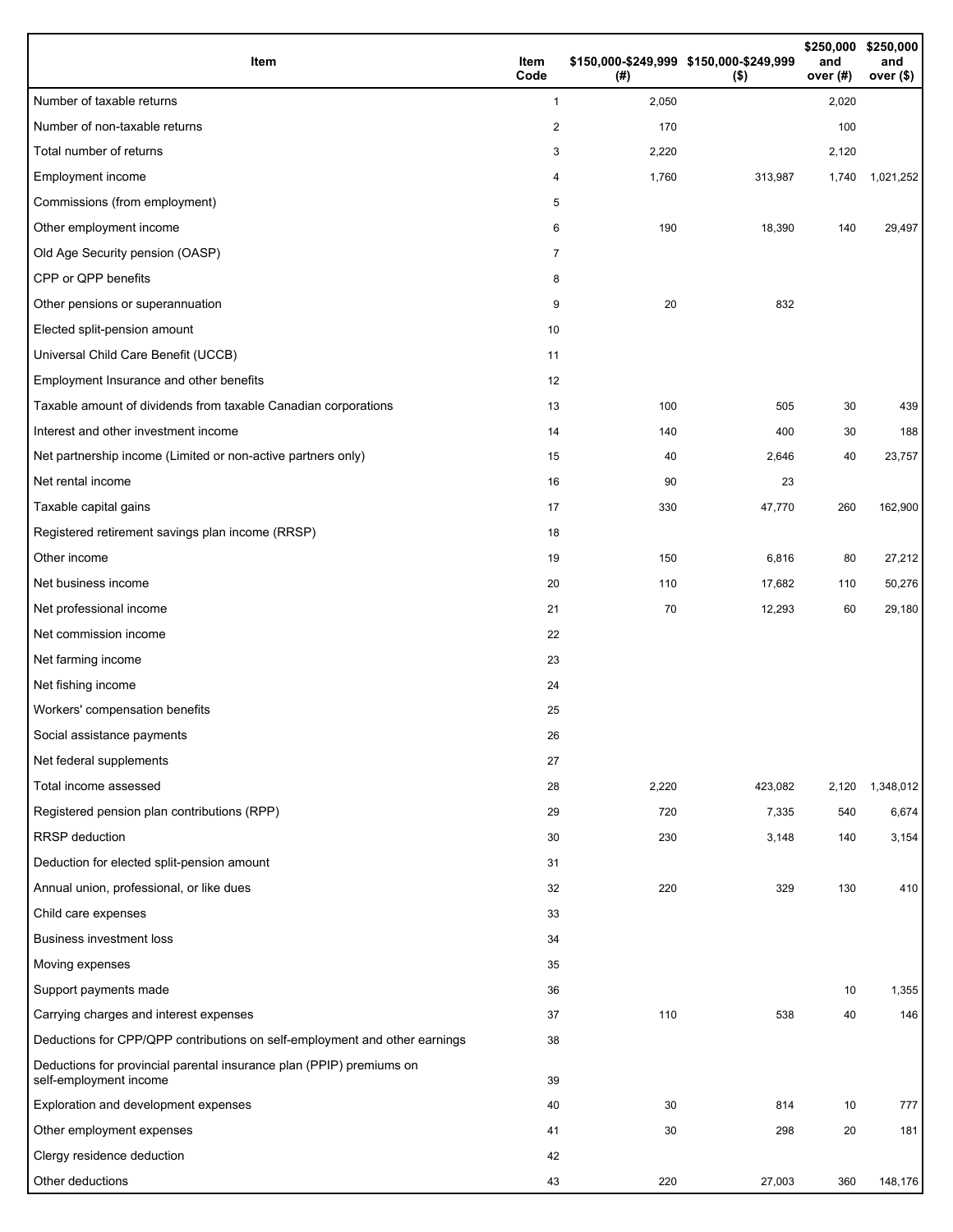| Item                                                              | <b>Item Code</b> | (# )  | \$150,000-\$249,999 \$150,000-\$249,999<br>$($ \$) | \$250,000<br>and<br>over (#) | \$250,000<br>and<br>over $($)$ |
|-------------------------------------------------------------------|------------------|-------|----------------------------------------------------|------------------------------|--------------------------------|
| Total deductions before adjustments                               | 44               | 1,100 | 39,968                                             | 980                          | 160,891                        |
| Social benefits repayment                                         | 45               |       |                                                    |                              |                                |
| Net income after adjustments                                      | 46               | 2,180 | 383,200                                            | 2,080                        | 1,187,321                      |
| Canadian Forces personnel and police deduction                    | 47               |       |                                                    |                              |                                |
| Security options deductions                                       | 48               | 50    | 2,464                                              | 160                          | 31,163                         |
| Other payments deductions                                         | 49               |       |                                                    |                              |                                |
| Non-capital losses of other years                                 | 50               |       |                                                    |                              |                                |
| Net capital losses of other years                                 | 51               | 30    | 349                                                | 20                           | 785                            |
| Capital gains deduction                                           | 52               |       |                                                    |                              |                                |
| Northern residents deductions                                     | 53               |       |                                                    |                              |                                |
| Additional deductions                                             | 54               | 180   | 25,877                                             | 160                          | 63,995                         |
| Farming/fishing losses of prior years                             | 55               |       |                                                    |                              |                                |
| Total deductions from net income                                  | 56               | 260   | 29,104                                             | 330                          | 96,079                         |
| Taxable income assessed                                           | 57               | 2,100 | 355,177                                            | 2,040                        | 1,092,552                      |
| Basic personal amount                                             | 58               | 830   | 9,102                                              | 570                          | 6,303                          |
| Age amount                                                        | 59               |       |                                                    |                              |                                |
| Spouse or common-law partner amount                               | 60               | 200   | 1,822                                              | 130                          | 1,393                          |
| Amount for eligible dependant                                     | 61               |       |                                                    |                              |                                |
| Amount for children 17 and under                                  | 62               | 140   | 577                                                | 70                           | 301                            |
| Amount for infirm dependants age 18 or older                      | 63               |       |                                                    |                              |                                |
| CPP or QPP contributions through employment                       | 64               | 830   | 1,923                                              | 860                          | 1,975                          |
| CPP or QPP contributions on self-employment and other earnings    | 65               |       |                                                    |                              |                                |
| Employment Insurance premiums                                     | 66               | 930   | 811                                                | 890                          | 768                            |
| PPIP premiums paid                                                | 67               |       |                                                    |                              |                                |
| PPIP premiums payable on employment income                        | 68               |       |                                                    |                              |                                |
| PPIP premiums payable on self-employment income                   | 69               |       |                                                    |                              |                                |
| Volunteer firefighters' amount                                    | 70               |       |                                                    |                              |                                |
| Canada employment amount                                          | 71               | 770   | 857                                                | 510                          | 567                            |
| Public transit amount                                             | 72               | 10    | 13                                                 |                              |                                |
| Children's fitness amount                                         | 73               | 40    | 27                                                 | 10                           | 7                              |
| Children's arts amount                                            | 74               | 30    | 16                                                 |                              |                                |
| Home buyers' amount                                               | 75               |       |                                                    |                              |                                |
| Pension income amount                                             | 76               | 30    | 53                                                 |                              |                                |
| Caregiver amount                                                  | 77               |       |                                                    |                              |                                |
| Disability amount                                                 | 78               |       |                                                    |                              |                                |
| Disability amount transferred from a dependant                    | 79               |       |                                                    |                              |                                |
| Interest paid on student loans                                    | 80               |       |                                                    |                              |                                |
| Tuition, education, and textbook amounts                          | 81               |       |                                                    |                              |                                |
| Tuition, education, and textbook amounts transferred from a child | 82               | 40    | 222                                                |                              |                                |
| Amounts transferred from spouse or common-law partner             | 83               |       |                                                    |                              |                                |
| Medical expenses                                                  | 84               | 40    | 346                                                |                              |                                |
| Total tax credits on personal amounts                             | 85               | 1,330 | 2,396                                              | 1,330                        | 1,752                          |
| Allowable charitable donations and government gifts               | 86               | 250   | 890                                                | 300                          | 11,227                         |